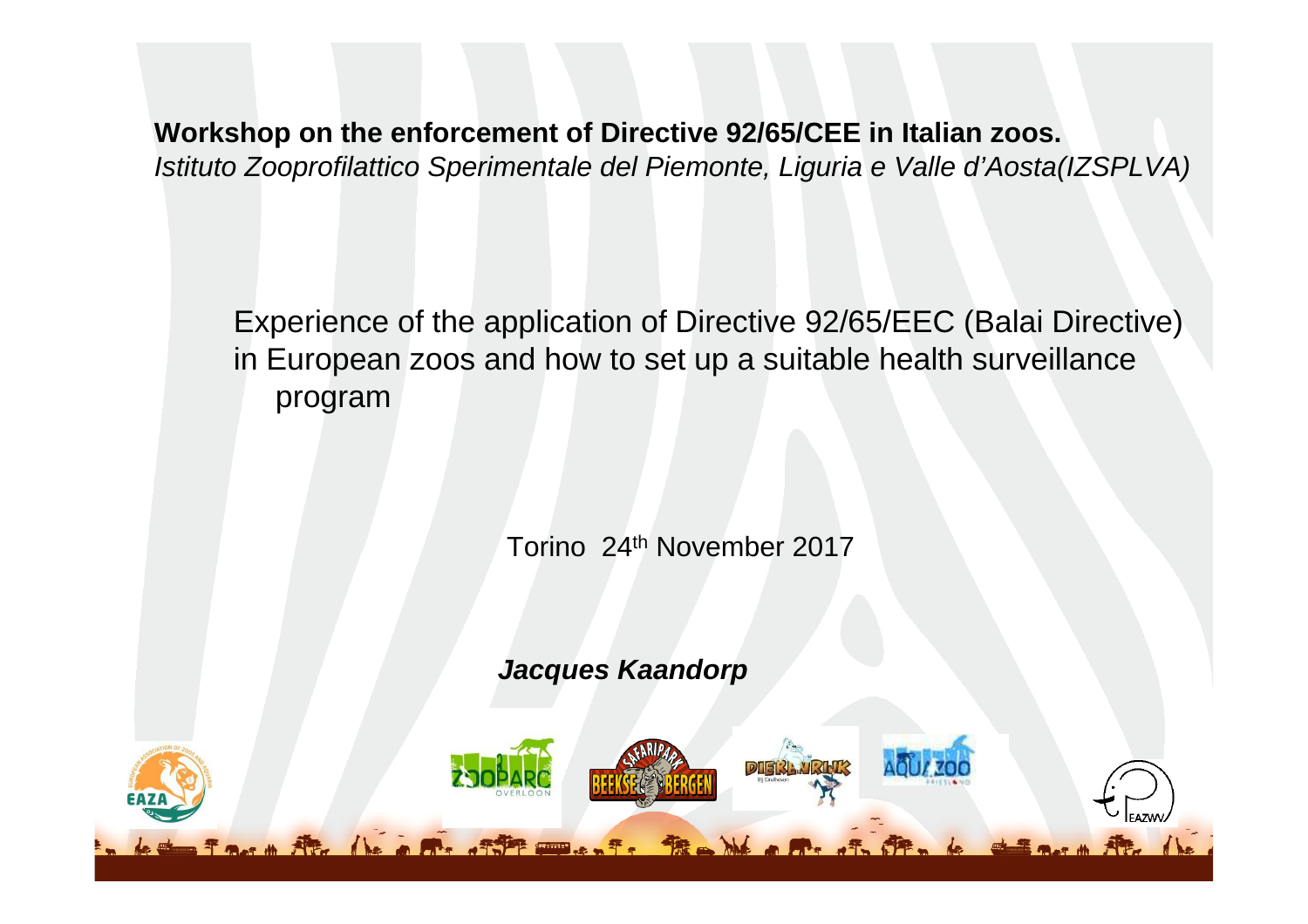In 1964, the European Union

at that time still as the European Economic Community –

started to issue legislation in the veterinary field.

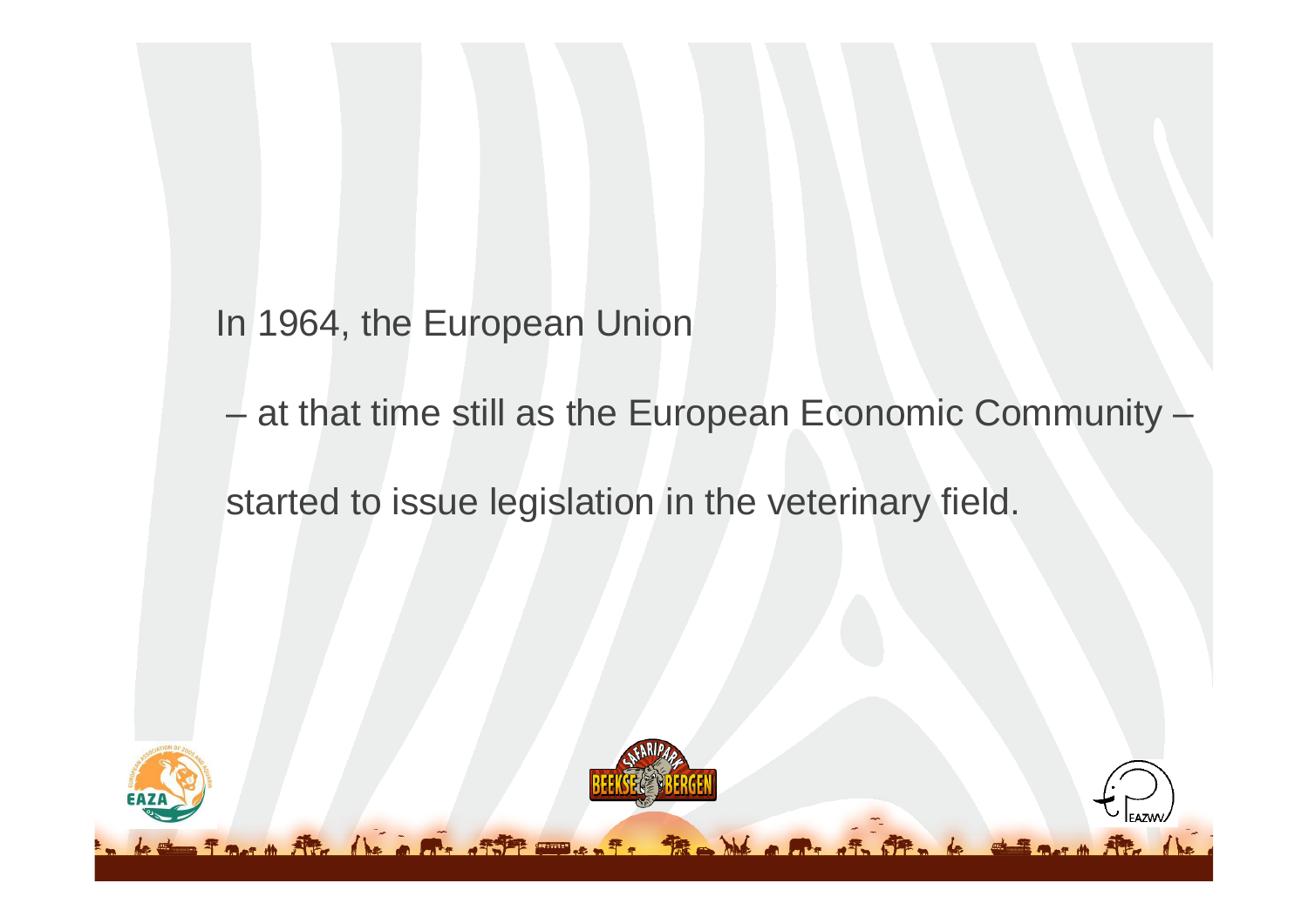

#### **History**

64/432/EC Bovids and Swine90/426/EC Equids 90/539/EC Poultry 91/68/EC Ovine and caprine91/67/EC Aquaculture



Bett Ale die a Fit of The come of the

 $Balai = Broom = 92/65/EC$ 

春

 $\mathbf{H}$ 

The "Rest"……





 $+ + +$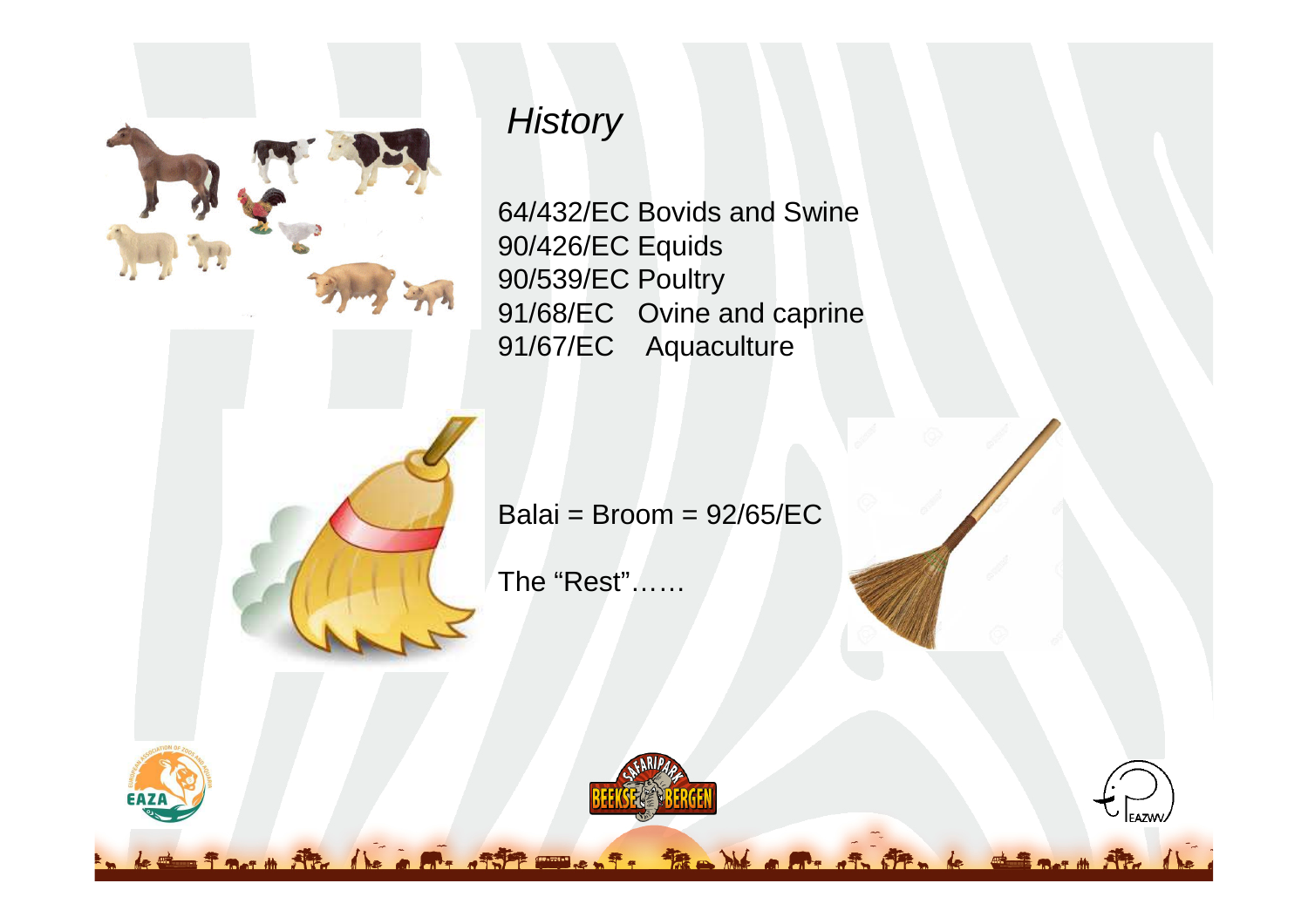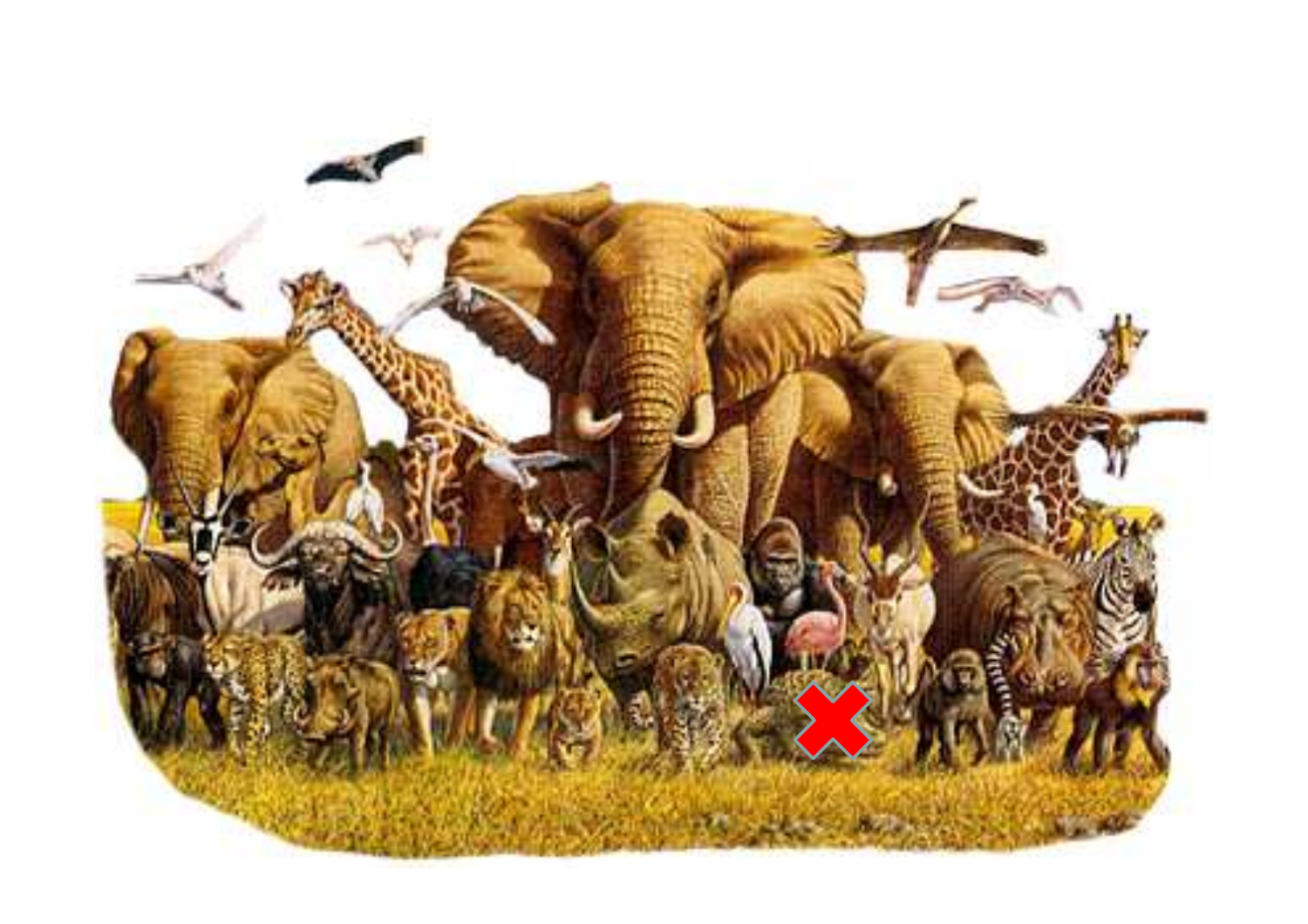# **Important legislation for zoosand involvement EAZA/EAZWV**

- $-92/65/EC$
- $-99/22/EC$
- 1774/2002/EC
- $-142/2011/EC$
- 2004/68/EC
- 1/2005/EC
- 206/2010/EC
- 780/2013/EC

**Balai Directive** 99/22/EC Zoo Directive (What is a zoo..??) 1774/2002/EC Animal by-products (lobby for feeding carcasses)Amendment 1774/2002 (Copenhagen) Import (certain=most) ungulates **Transport Regulation**  206/2010/EC Import from third countriesImport ungulates into EU

Animal Health Law (Animal Health Advisory Committee) (2007 onwards)

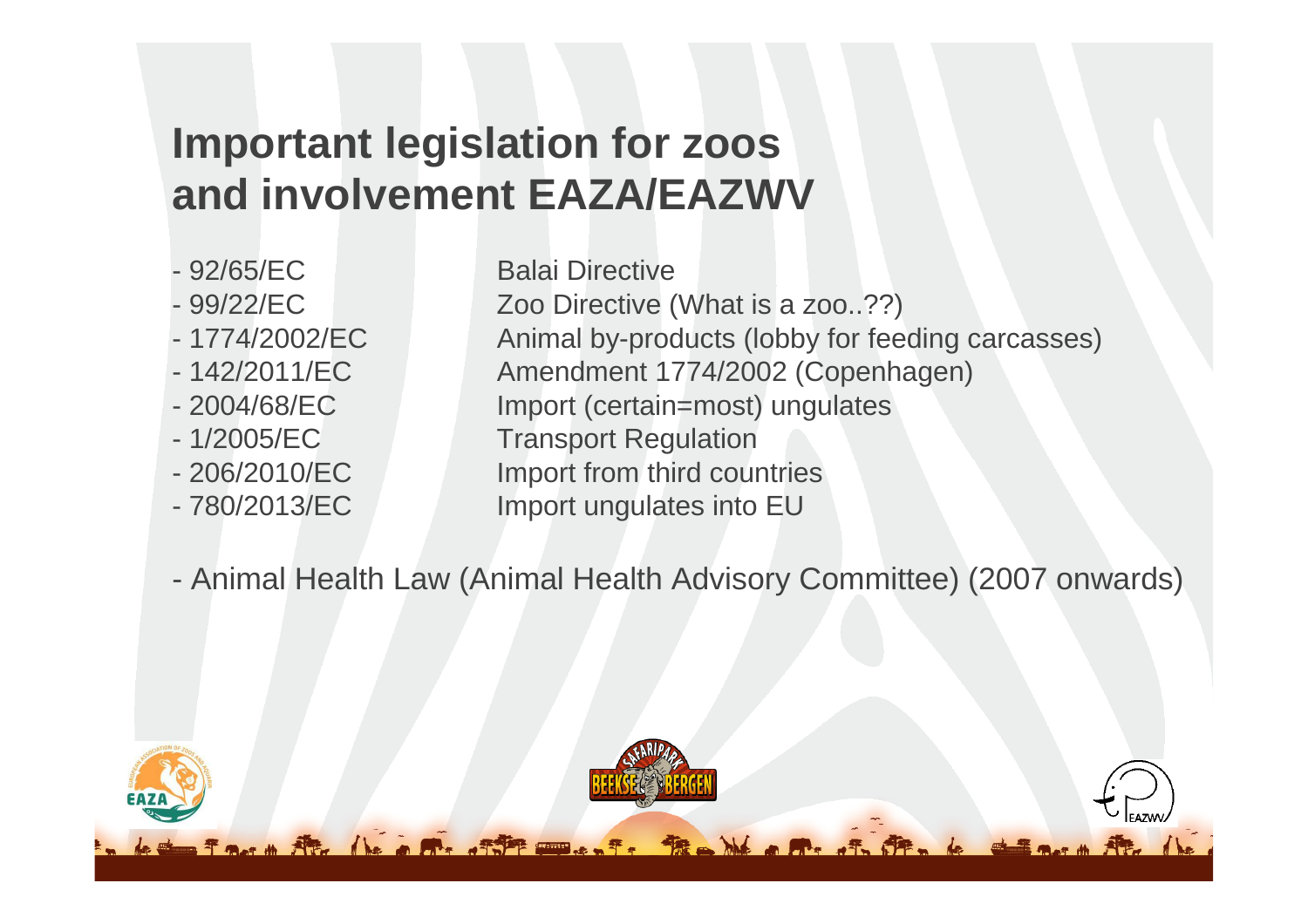Veterinary supervision of zoos should be mandatory,and this can be best achieved by subjecting the operationof a zoo to licensing 99/22/EC and to approval underthe Balai Directive 92/65/EC

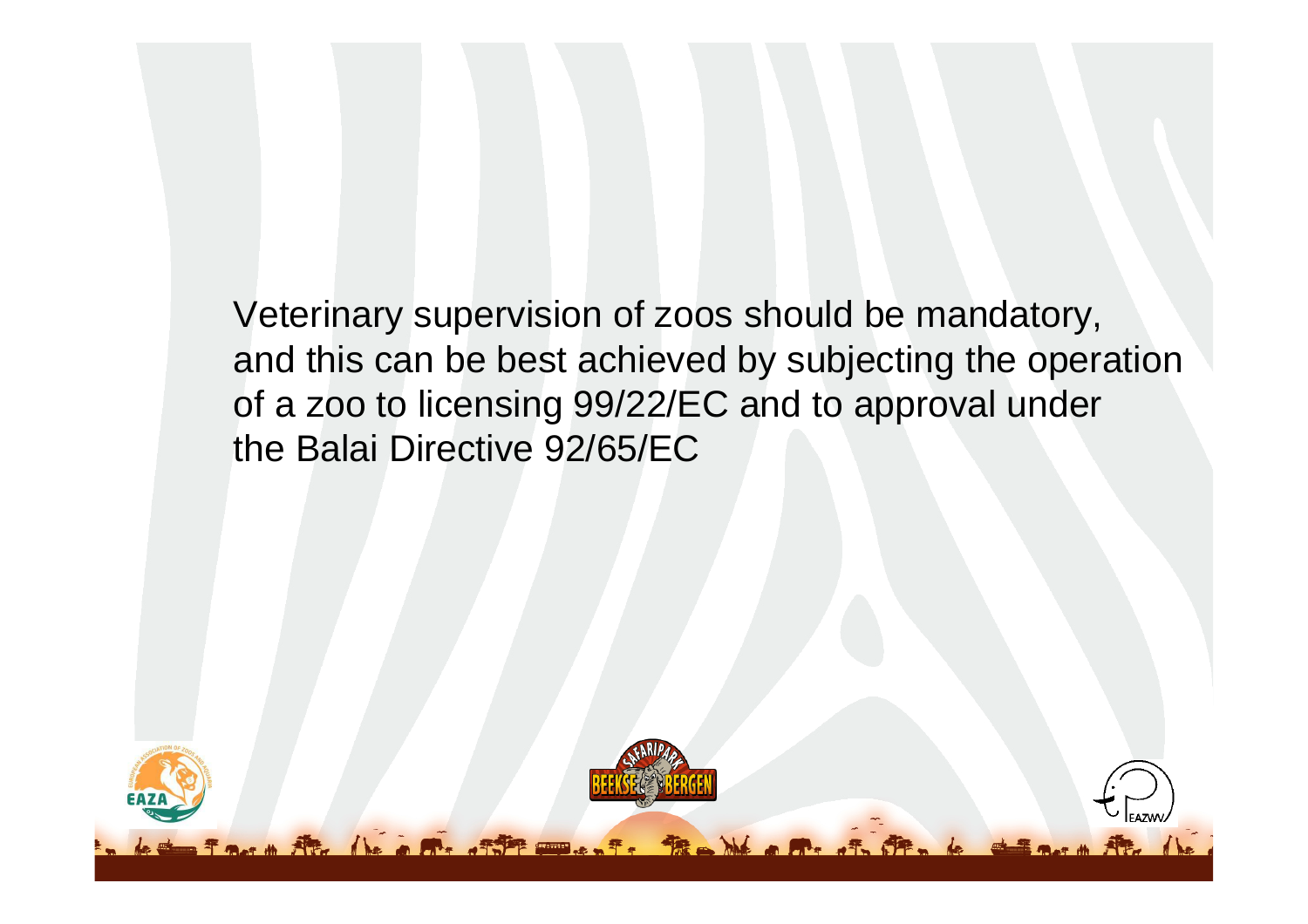## 92/65/EC

The legislation defines the conditions under which animals may be moved between EU Member States.

As a general rule it is required that the animals come from an area and from a holding which is free from certain diseases (Annexes A and B). The animals themselves must be identified in agreement with prescribed marking systems, theymust be healthy, in particular free from specified diseases and fit for transport.

**THE STATE SHOP AS THE STATE OF BUT A FILED AT A STATE OF BUT A FILED AT A STATE OF BUT A FILED AT A STATE OF BUT A STATE OF BUT A STATE OF BUT A STATE OF BUT A STATE OF BUT A STATE OF BUT A STATE OF BUT A STATE OF BUT A S** 

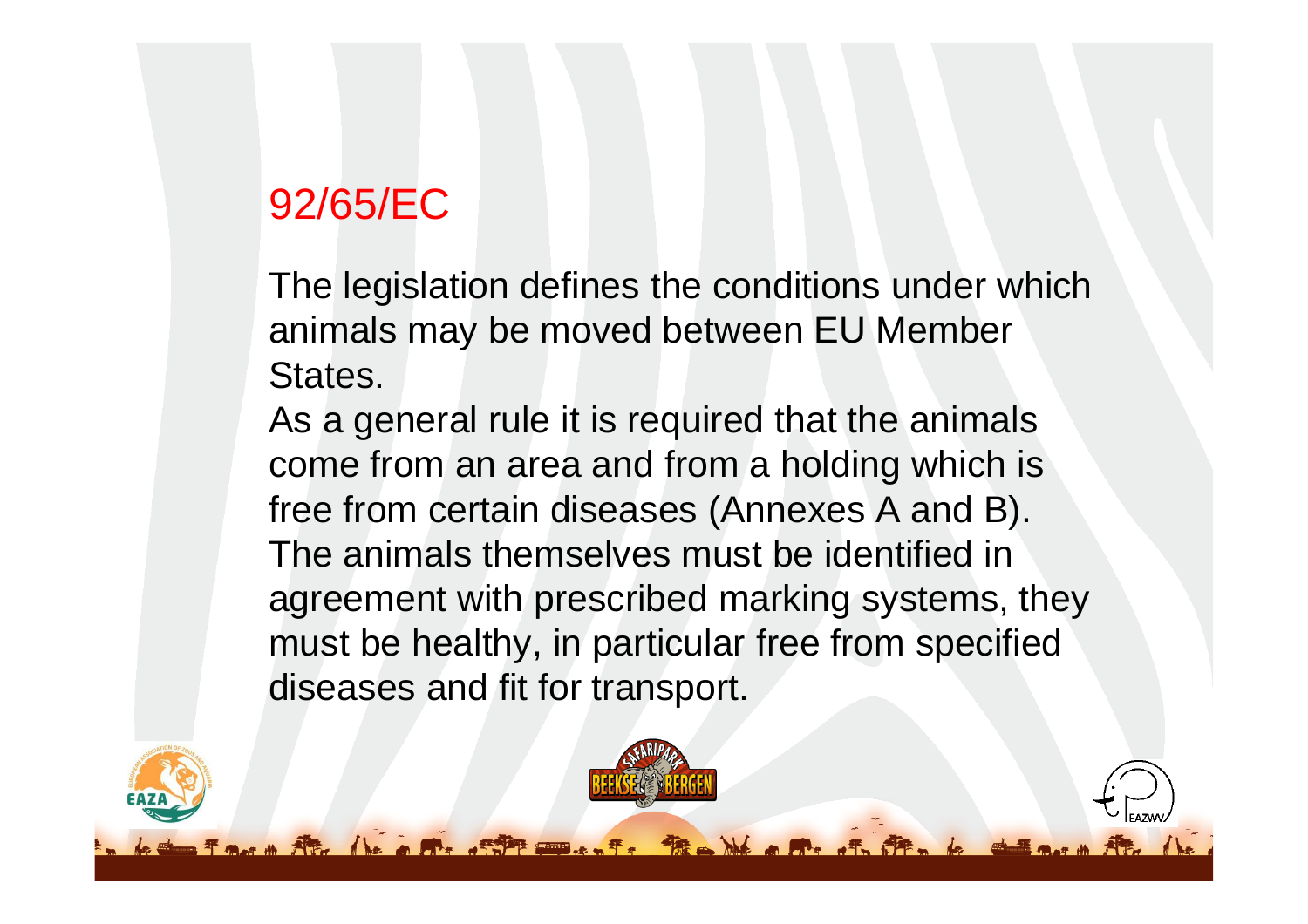#### 92/65/EC **History**

Laying down animal health requirements governing tradein and imports into the Community of animals, semen etc not covered elsewhere

Annex A : list of notifiable diseases Annex B : list of diseases for which nationalprogrammes maybe recognised under this directiveAnnex D : conditions governing semen etc.Annex E : certificates

Annex C : Conditions governing approval of bodies, institutes or centres

Bottleneck for zoos as well as authorities in EU Member States to imply 92/65 from1992 onwards

Bet the The of the office of the the offer of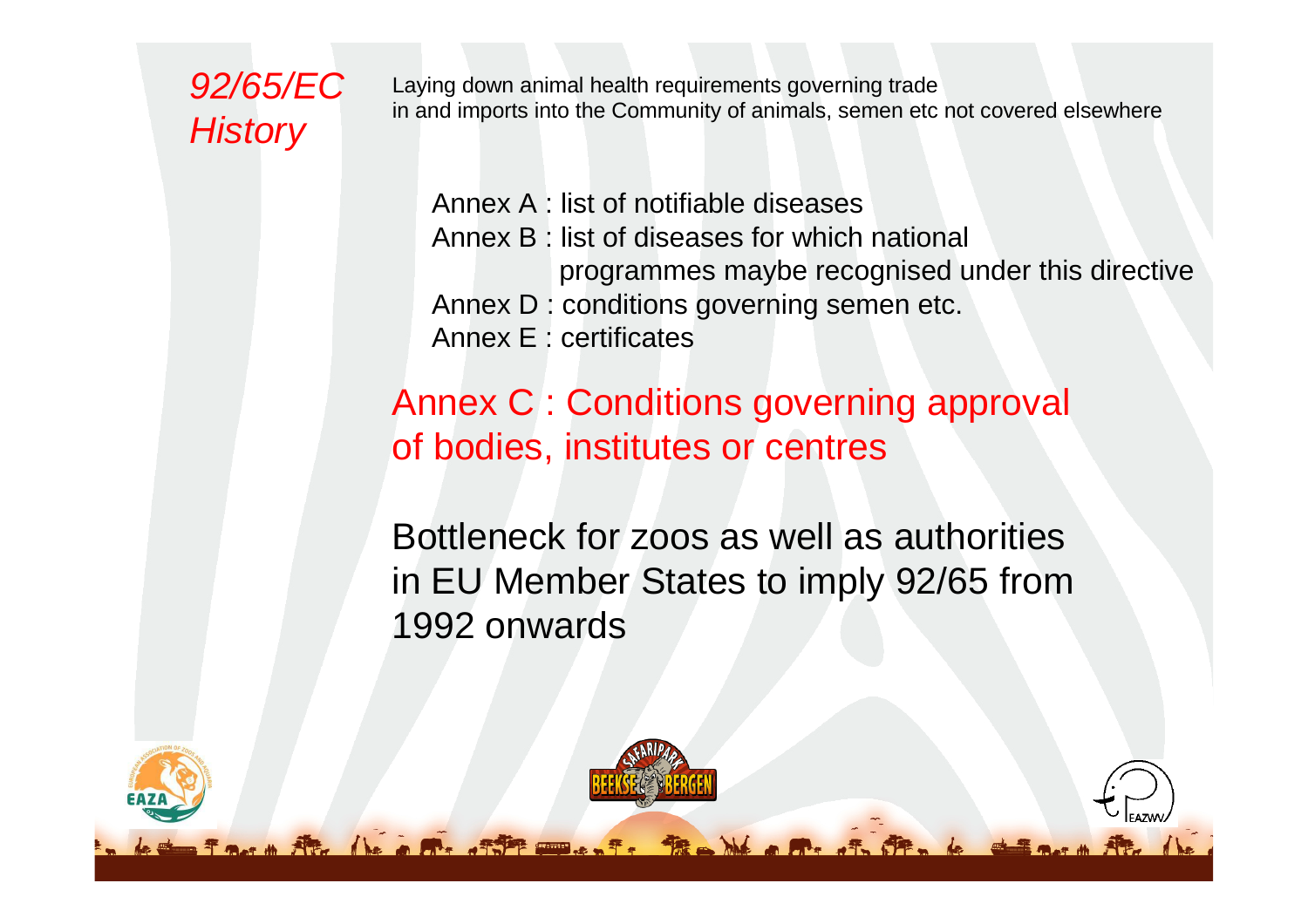The ultimate goal of Annex C is to facilitate the exchange of animals between approved zoos easily and withoutmajor health risks

**ERAT M APA** 

That the the office of the second of the the office of the state

**But**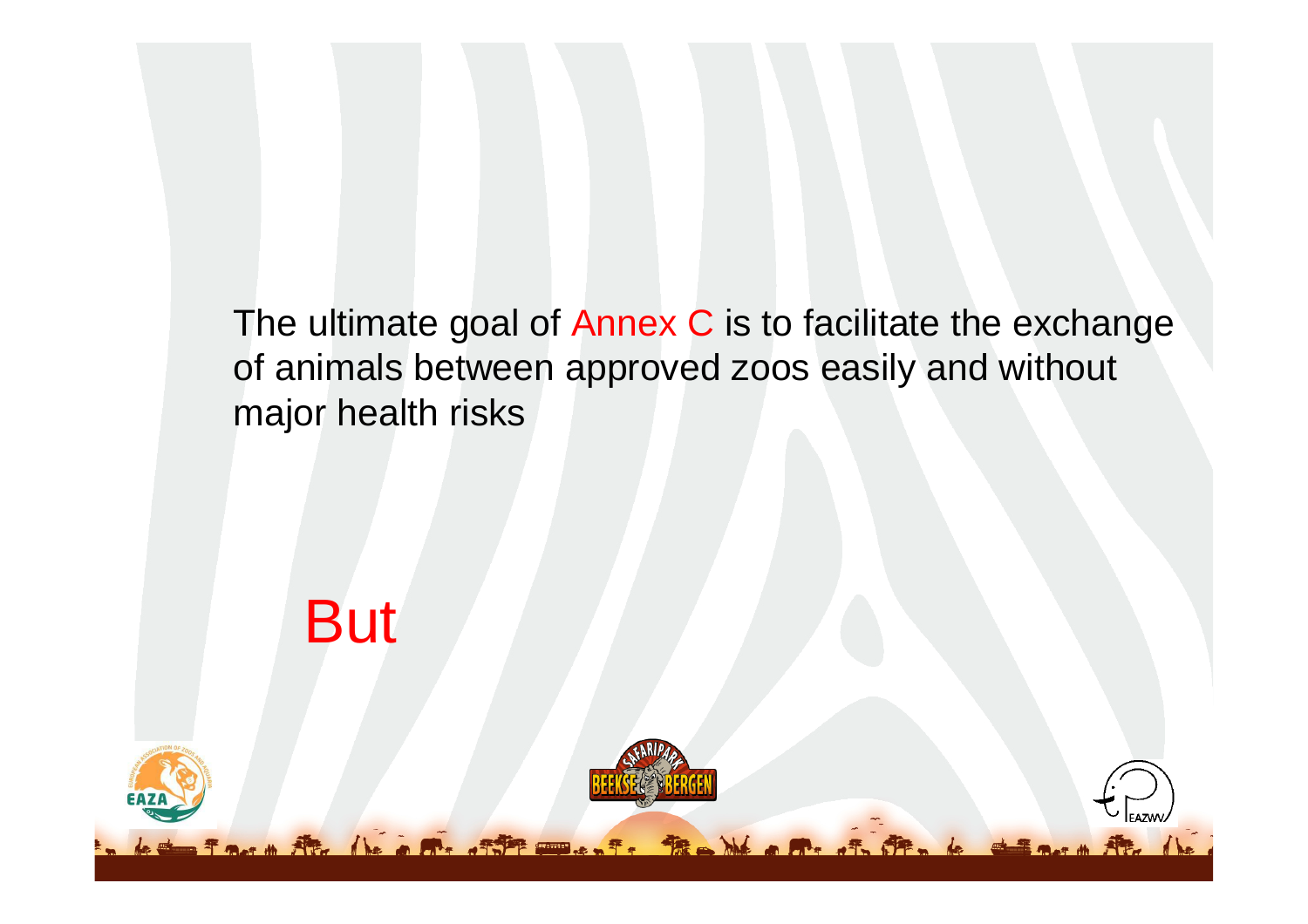#### 1992 - 2003

Many zoos (read directors and curators and thus EAZA) were afraid, that they couldn't fulfill the requirementsas laid down in Annex C and didn't cooperate.They wanted to continue to trade animalsunder the previous existing legislation (brucellosis, tuberculosis)

Emmen had three fatalities in giraffes just to take bloodsamplesfor brucellosis which provoked discussion among zooveterinarians

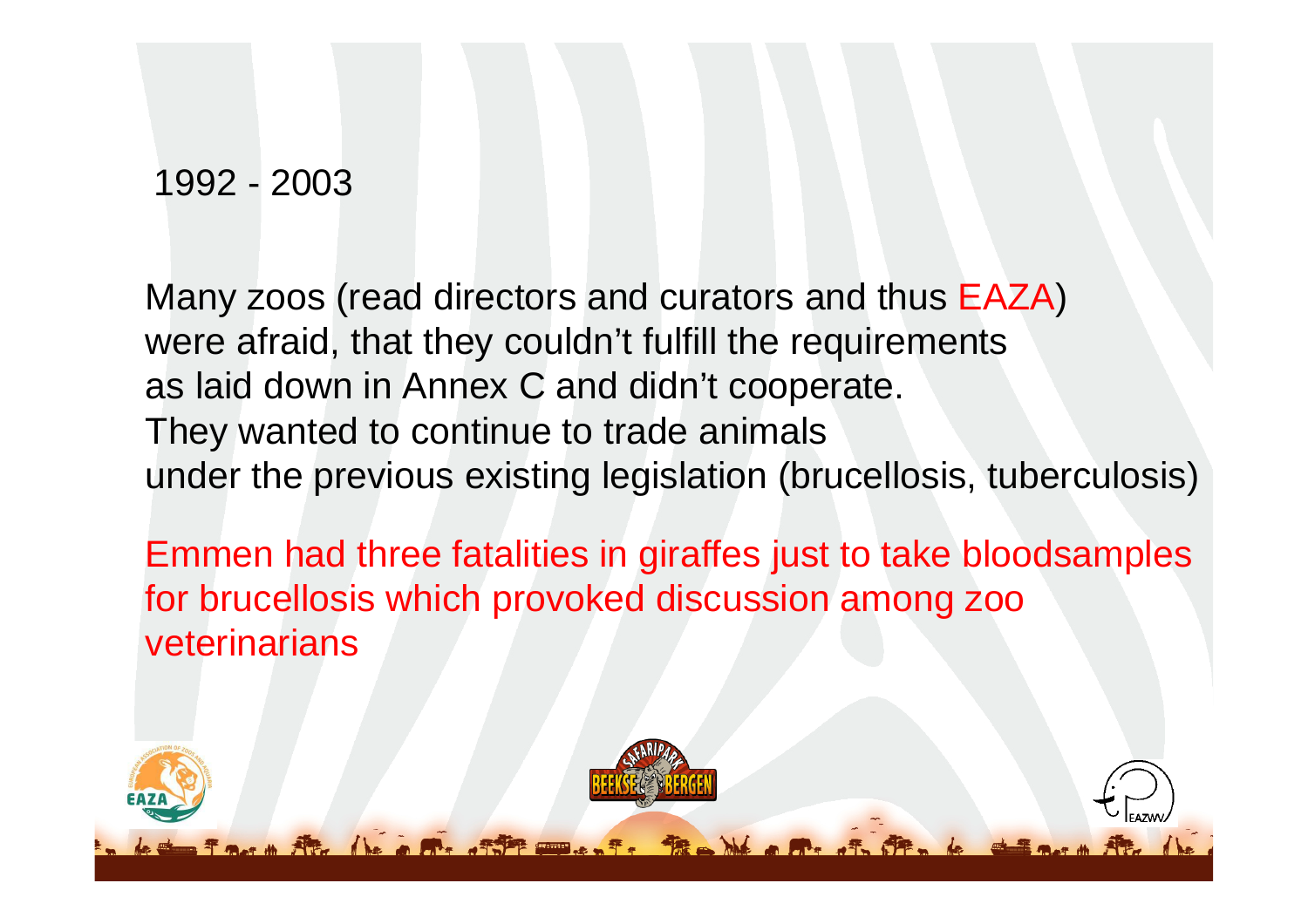What veterinarians hate:

# If you don't look for it , you don't have itCommercial trade effect from the old days??

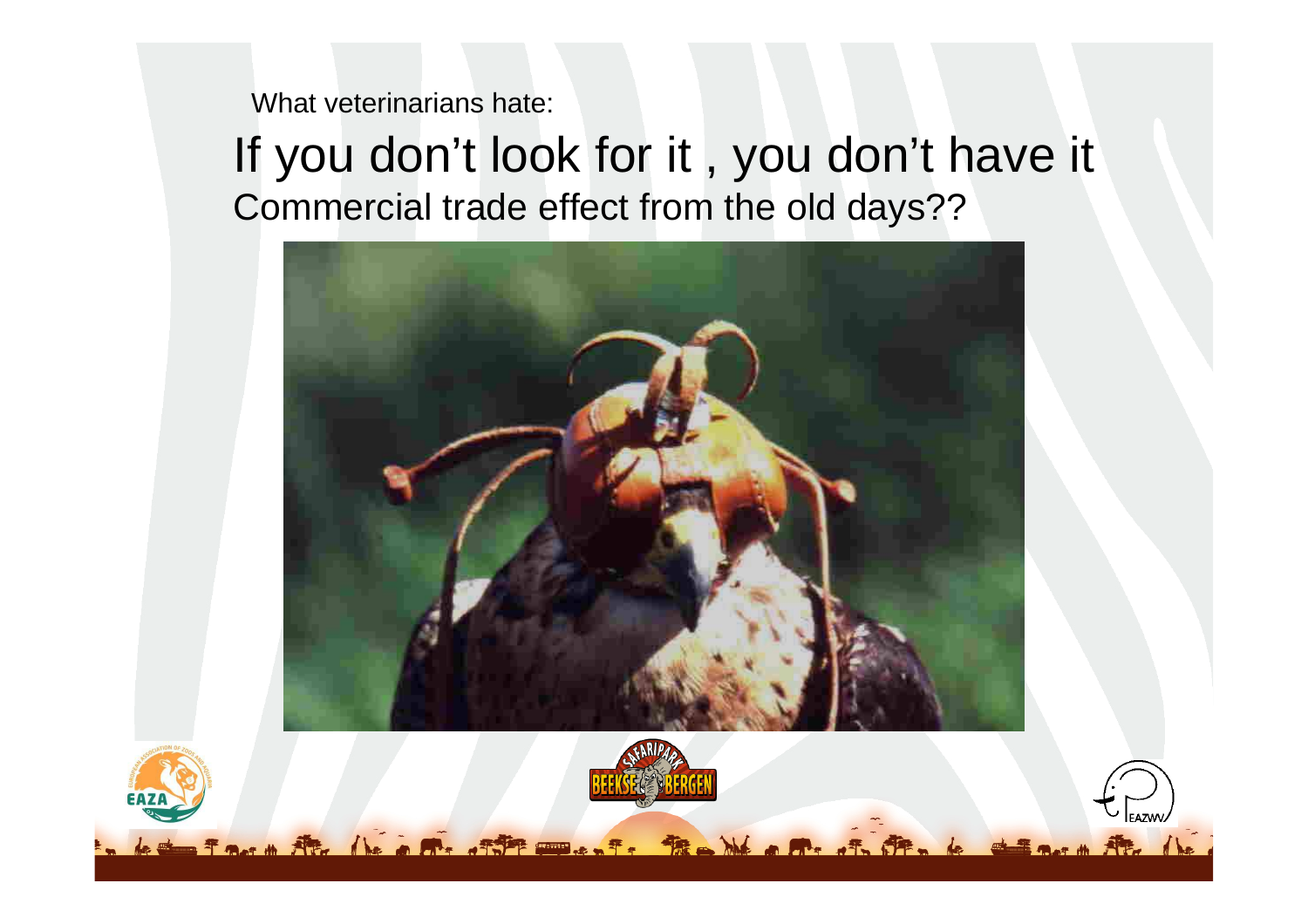EAZWV on the other hand promoted GVP (Good Veterinary Practice) and took the leadin negotiating with DG SANCO (DGSante) (Howard Batho, Pierangelo Bernorio and Emma Soto)to get things going

Bett after the a first staff was after the his a first staff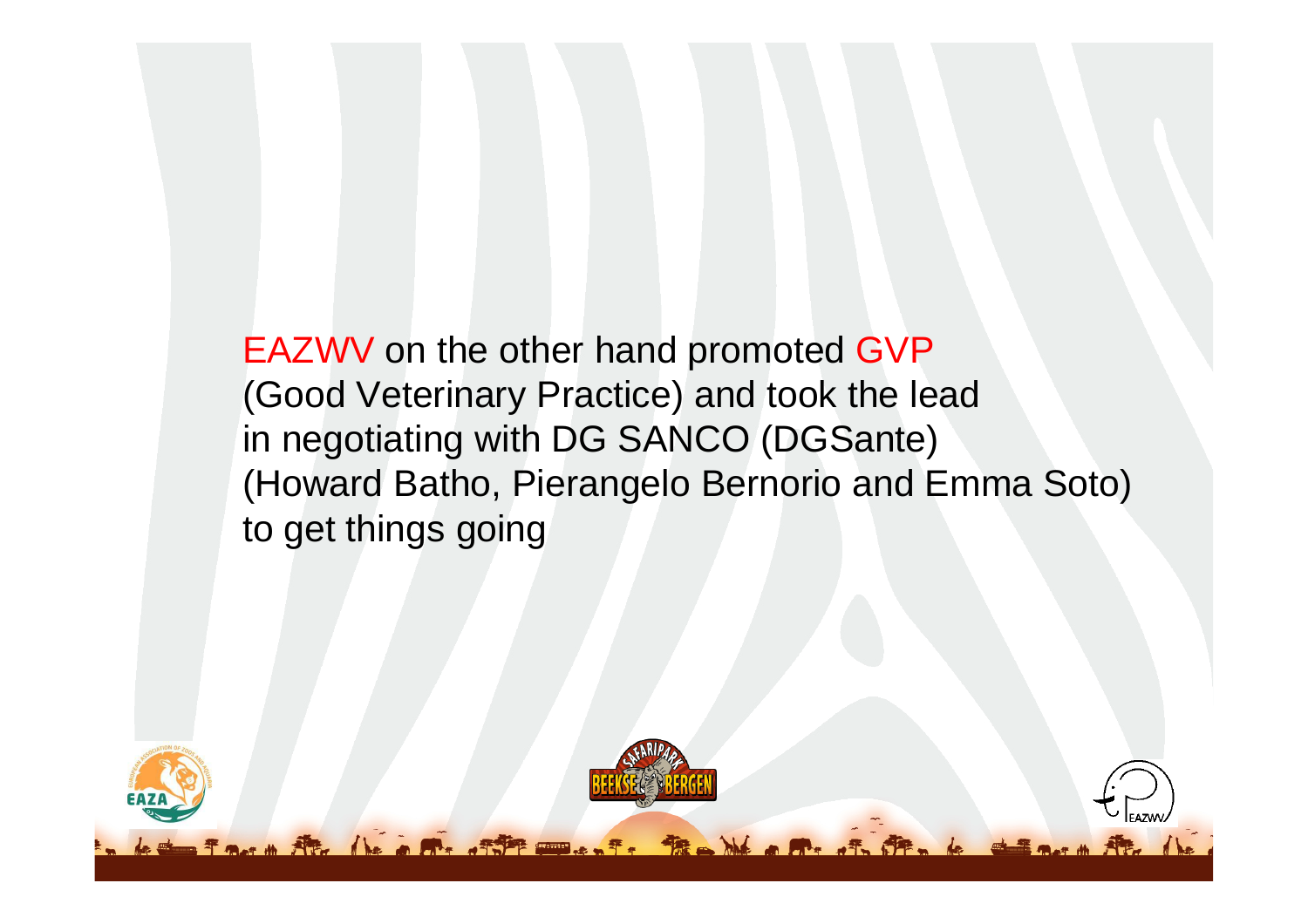15/16 September 2003 and 5 February 2004 at Cologne zoo meetings with DG SANCO, DEFRA,RVV, EAZWV and BMVEL under the chairmanshipof EAZWV resulted in the

Recommendations for the application of Annex C toCouncil Directive 92/65/EEC ("Balai")

Published in EAZWV Transmissible Diseases Handbook and forwarded within the EAZA communitythrough the EAZA Veterinary Committee

**The offer company of the company of the office**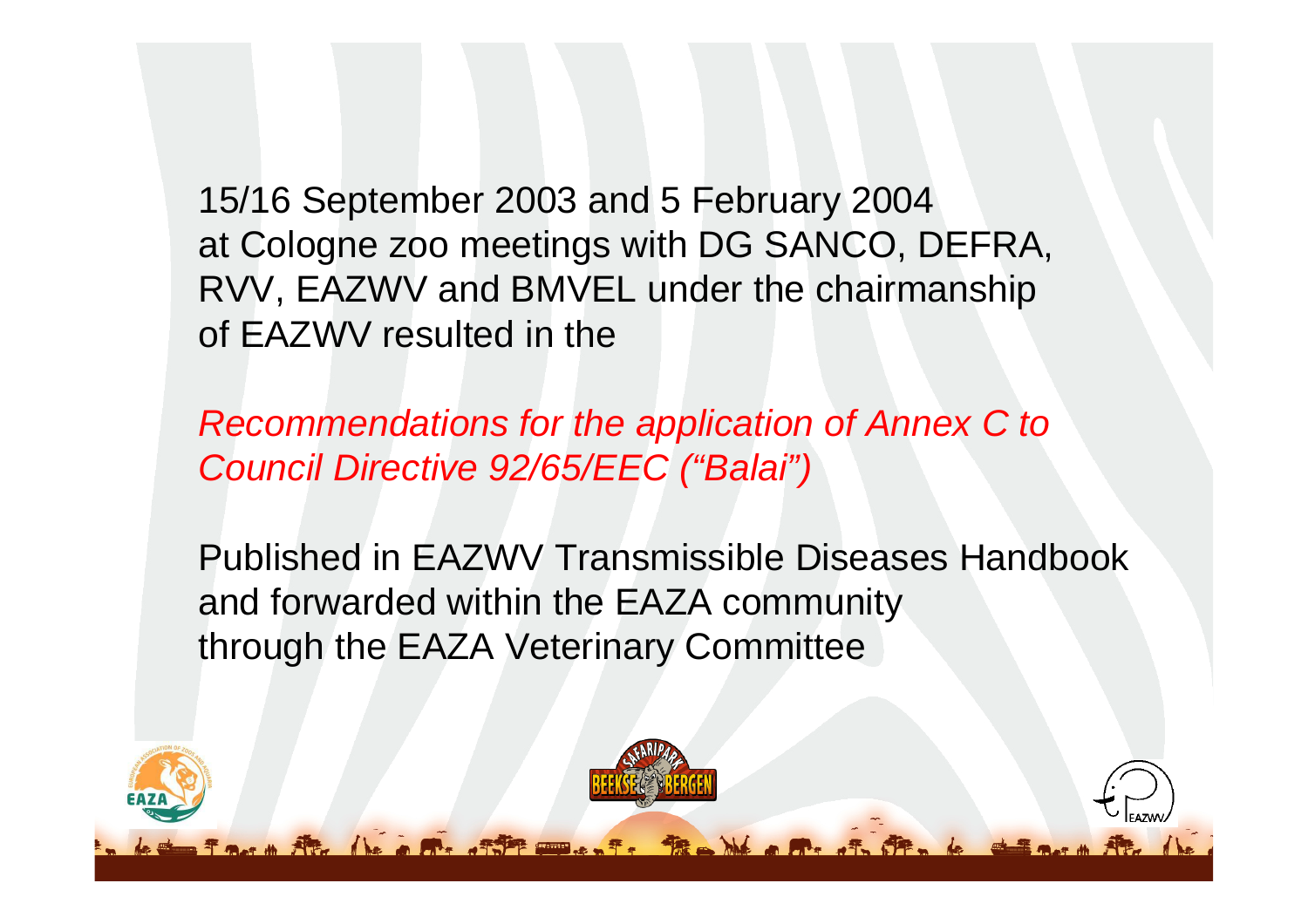Recommendations explain what is meant in Annex C with

a) The term animals b) The Approved Veterinarian c) The Annual Disease Surveillance Pland) The Added Animals Procedure e) Quarantine/Isolation requirementsf) The certificates

This has also been the focus for the BTSF Balai coursesissued by the European Commission

The officer was a few of the contract of the contract of

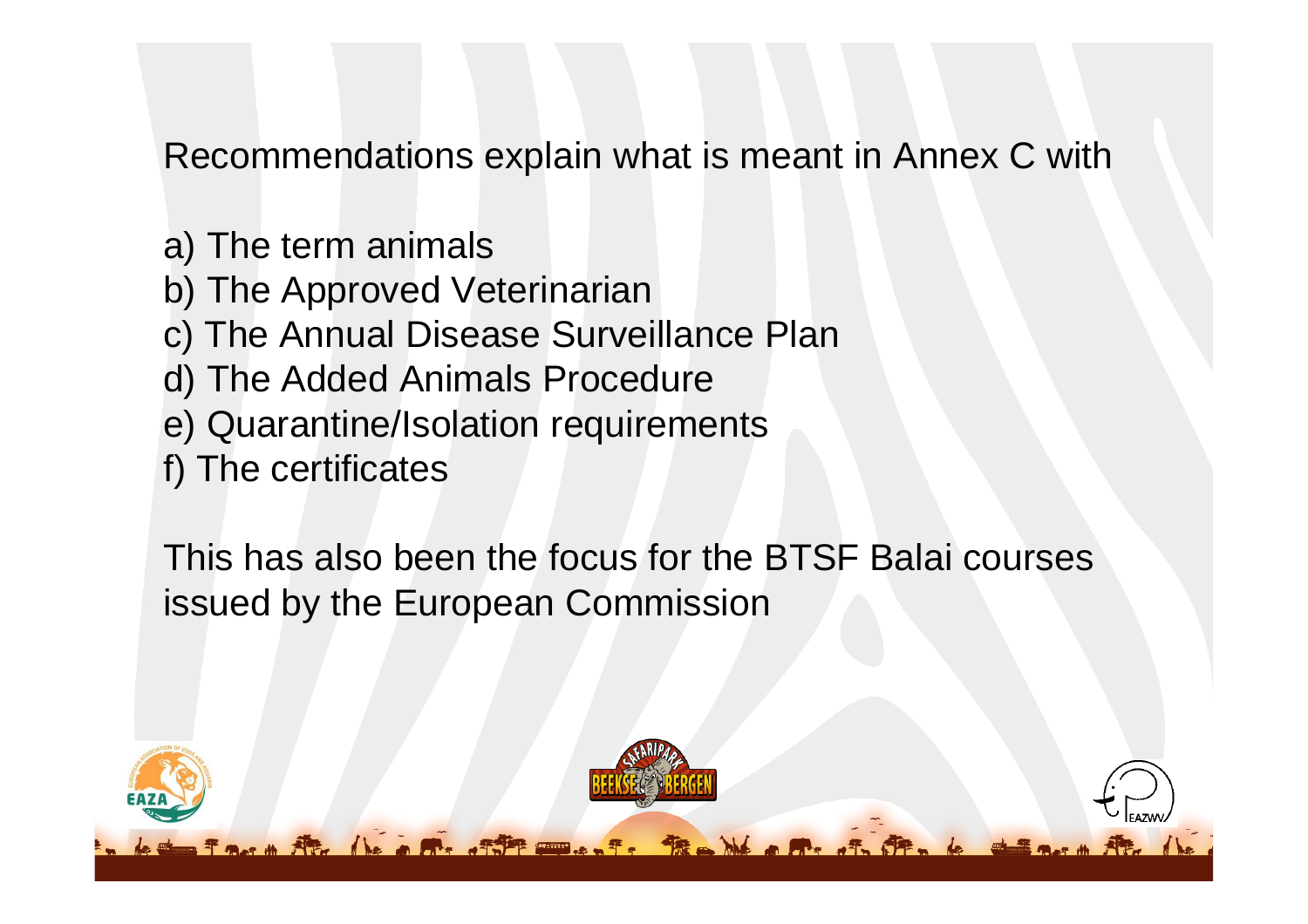Zoos started since 2005 very slowly to implement 92/65/EEC after continuous pressure from EAZWV and the veterinary committee of EAZA, but several countries like France, Belgium didn't imply the legislation at all and other authorities had difficulties with the approval system. In some Member States many zoos all of a sudden were approved at the same time.A harmonised approach wasn't achieved.

**The office of the contract of the office** of the office of the office of the office of the office of the office of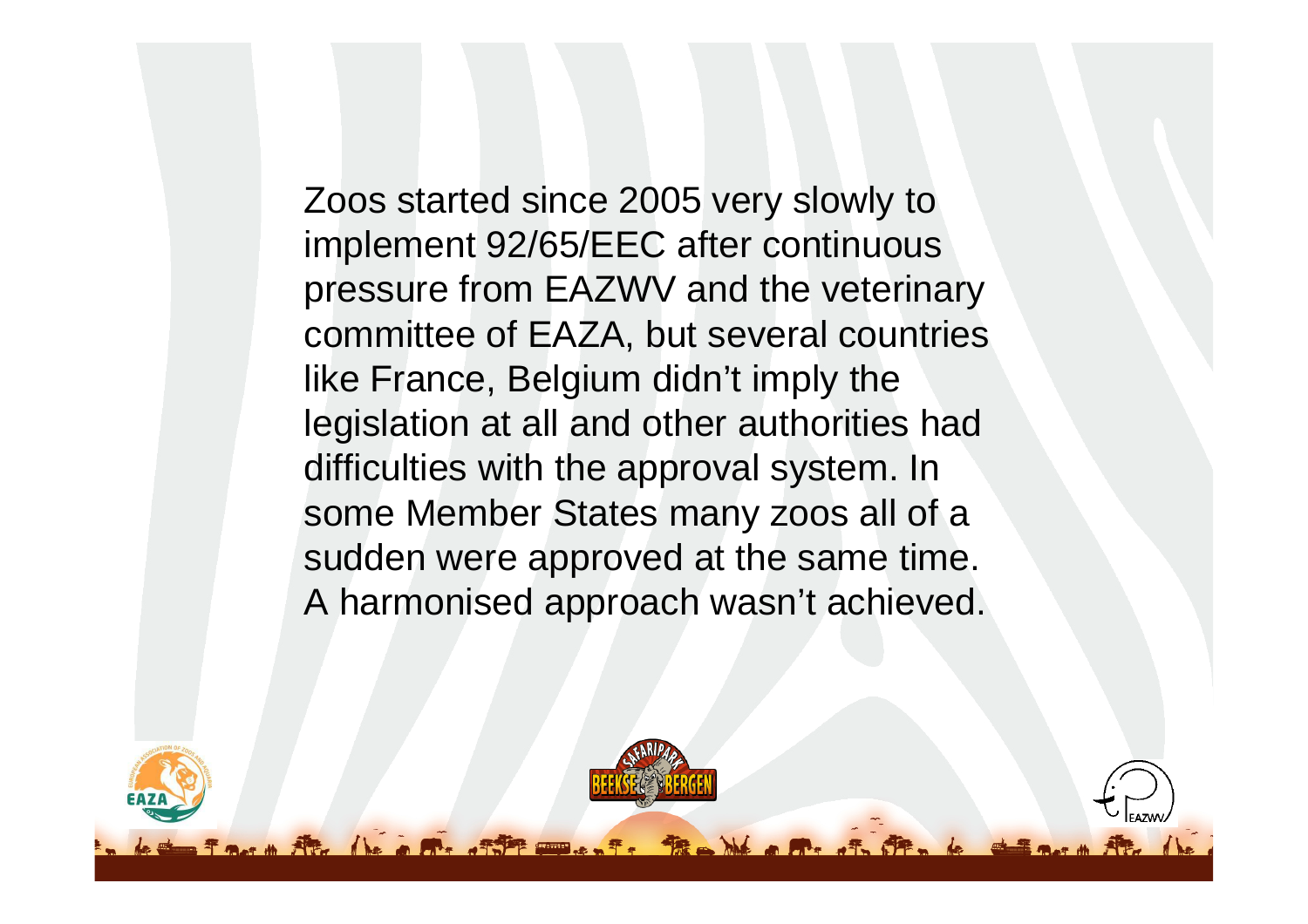Zoos started slowly asking for approvalesp. when transports of primates were blocked between non-approved institutions (France e.g.)

Many authorities didn't know how to deal with Annex Cand a number of mistakes were made e.g. illegal import of rhino's and elephants prior tothe establishment of 780/2013/EC years later(import of certain ungulates from third countries)

**Profit Eller Trade**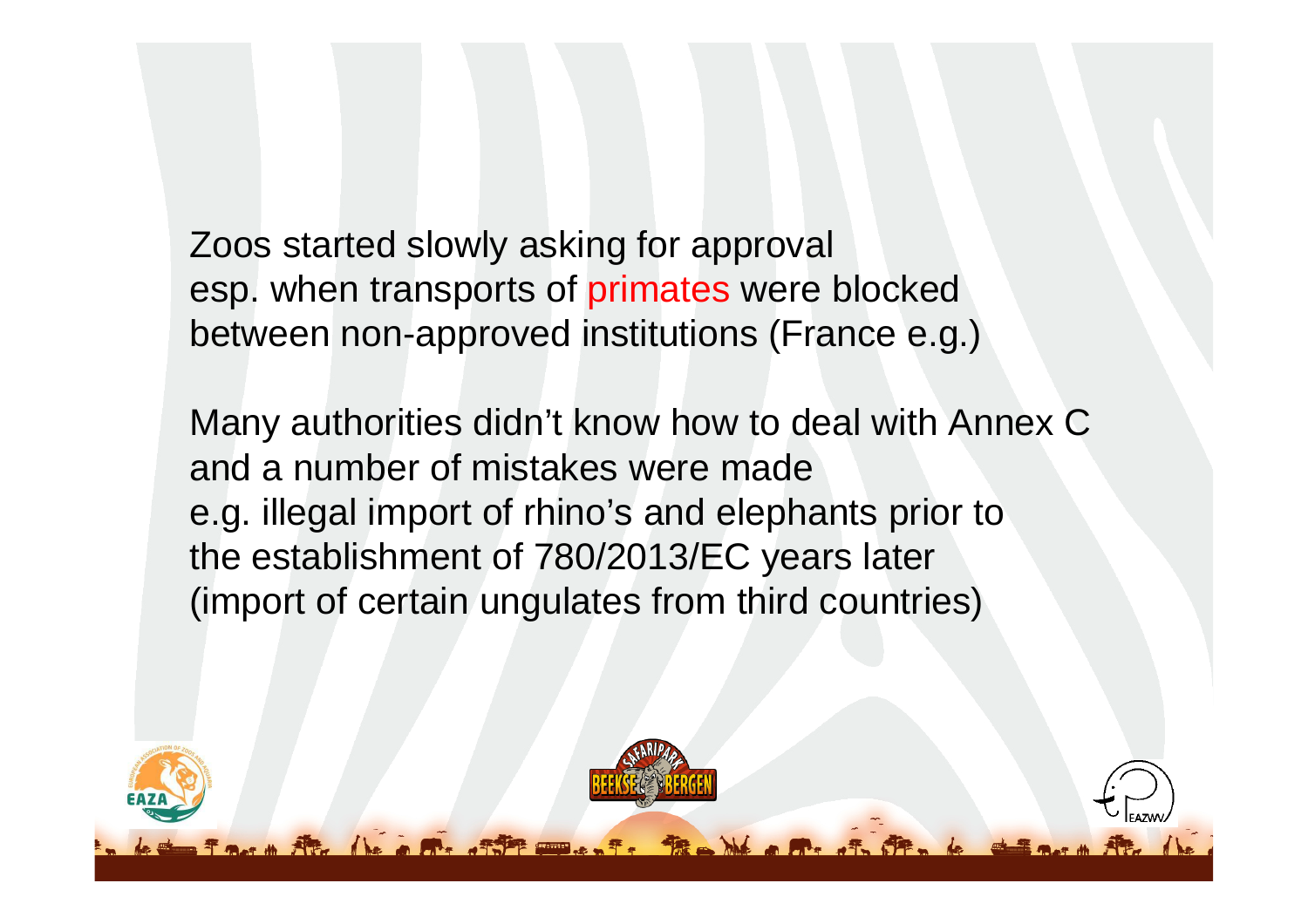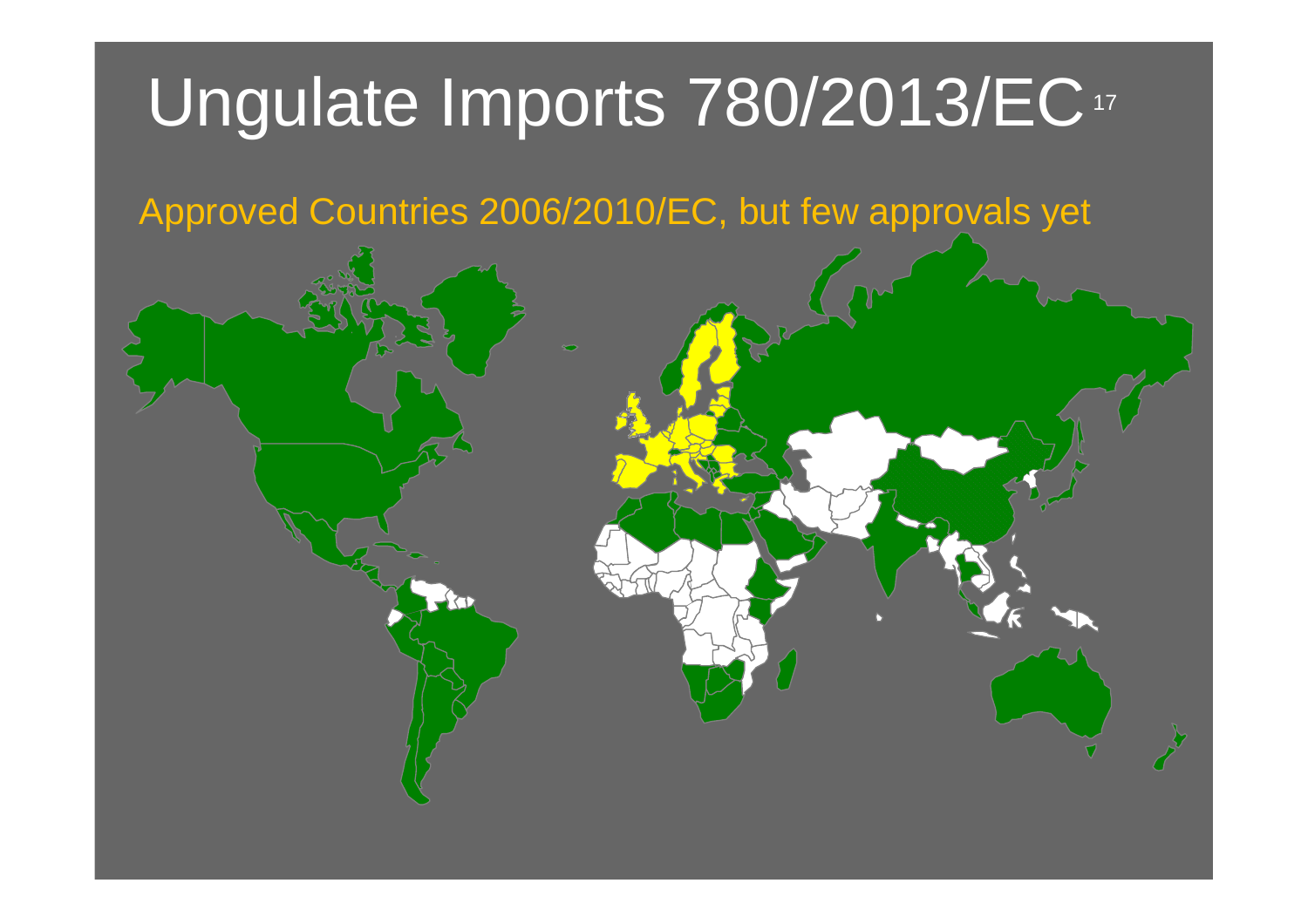### 780/2013/EC

Certain ungulates may come from an approvedinstitution outside EU to approved institution inside EU

Have to remain 6 months in an approved institutionbefore they are allowed to go elsewhere in EU

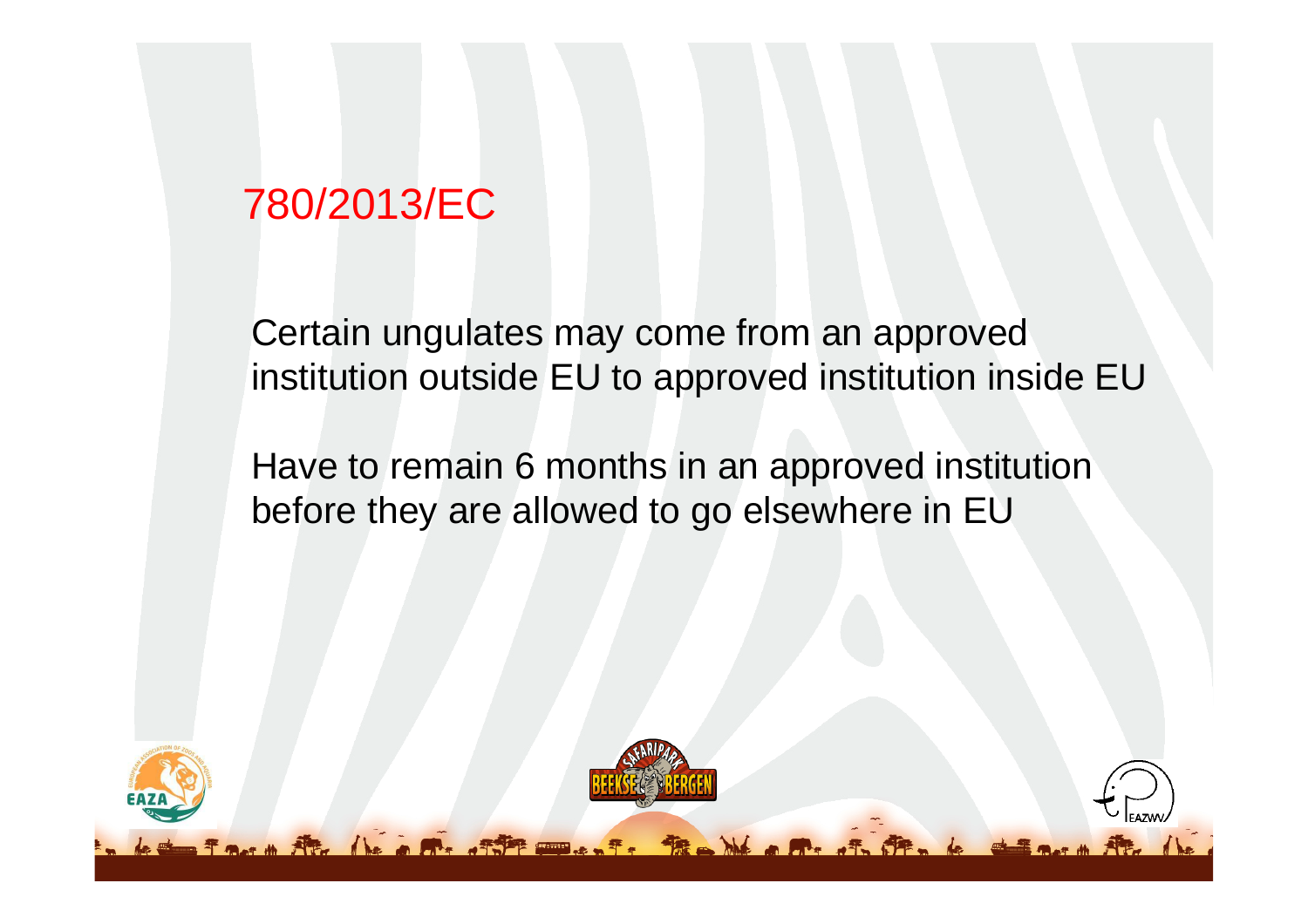BTSF training courses since 2010 speeded up the approval of many zoos throughout the EU since these courses took place.(Over 300 official veterinarians from all 28 EU MS took part in these courses)

 Also the countries hesitating in the beginning like France started Balai approval in 2012 of zoos due to these BTSF courses

**Profit Formes from the State of the State of the State of the State of the State of the State of the State of the State of the State of the State of the State of the State of the State of the State of the State of the Sta**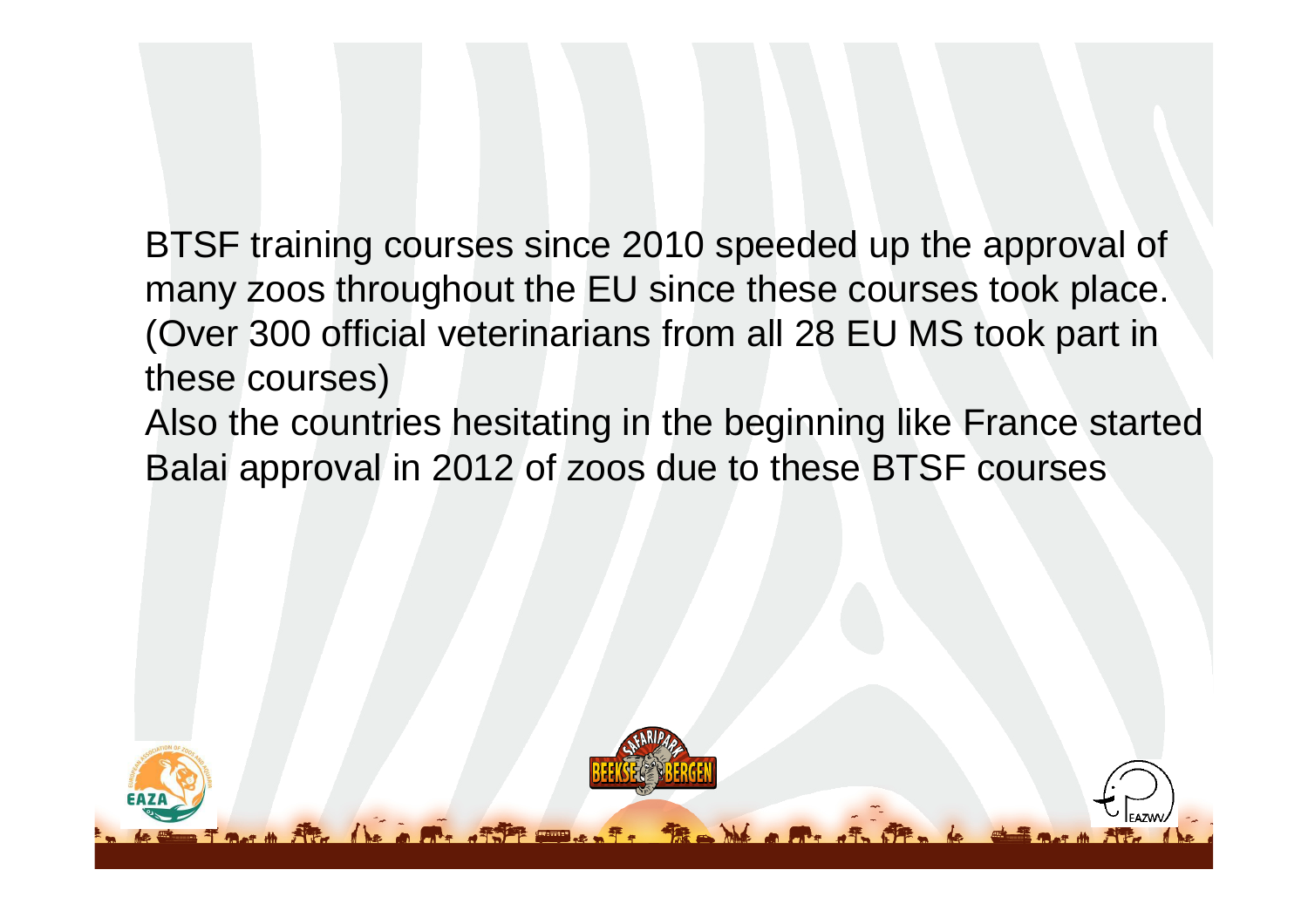There are no more BTSF training courses scheduled at the moment although there is still quite a lot of confusion regarding the application of especially Annex C

That it is a firm of the compact to the big of the first of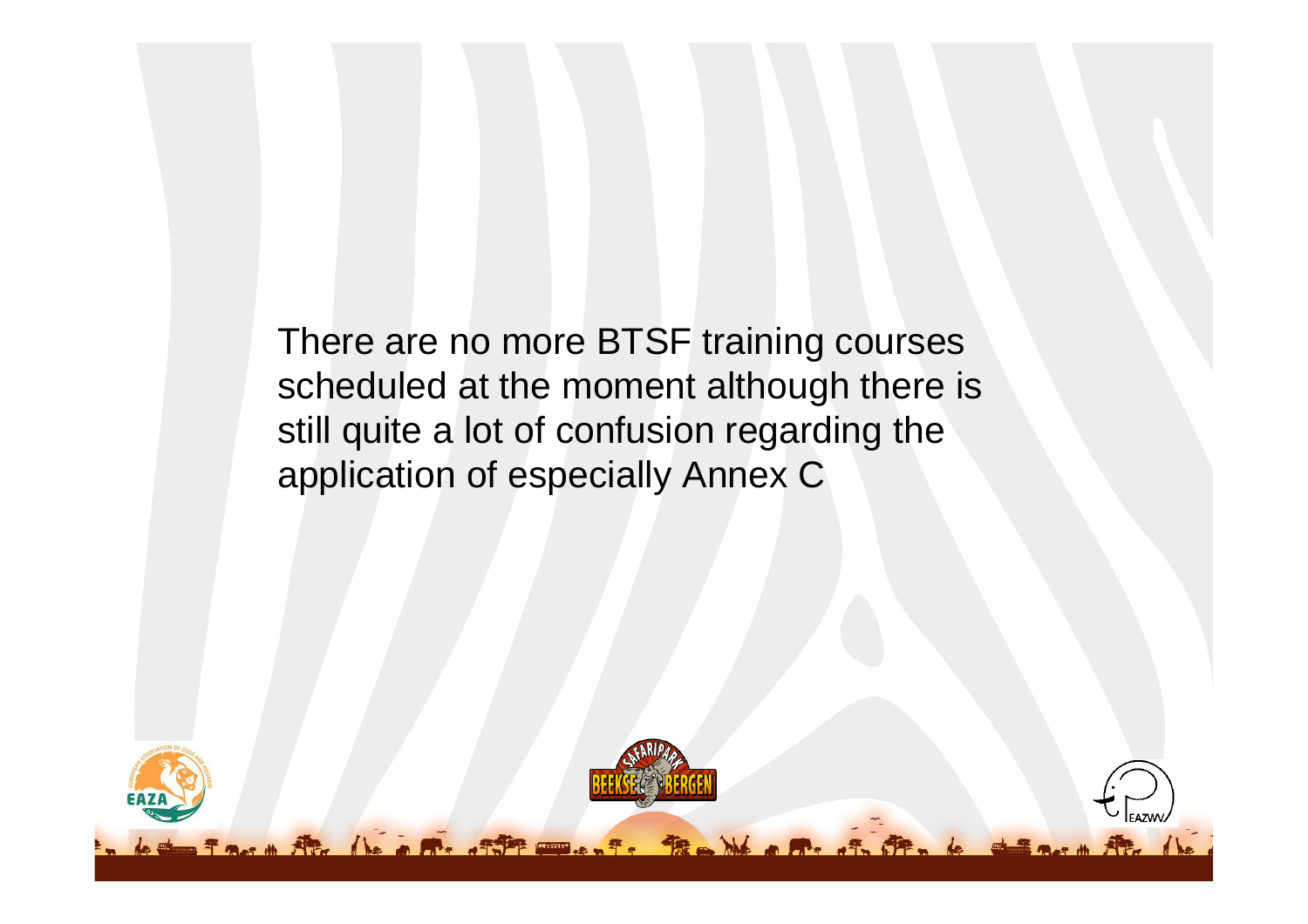**DG Health and Food SafetyHealth and Food Audits and Analysis,** 

Meeting on approved bodies, institutions and centresNovember 22<sup>nd</sup> 2016 Grange, Ireland (DG Sante, Member States, EAZA/EAZWV, Lelystad)Outcome of audits by EC in various Member States

Conclusion: Many mistakes are still made and the annual audits in general do not fulfill its purpose.

**THE STATE SHOP AS THE STATE OF BUT A FILED AT A STATE OF BUT A FILED AT A STATE OF BUT A FILED AT A STATE OF BUT A STATE OF BUT A STATE OF BUT A STATE OF BUT A STATE OF BUT A STATE OF BUT A STATE OF BUT A STATE OF BUT A S**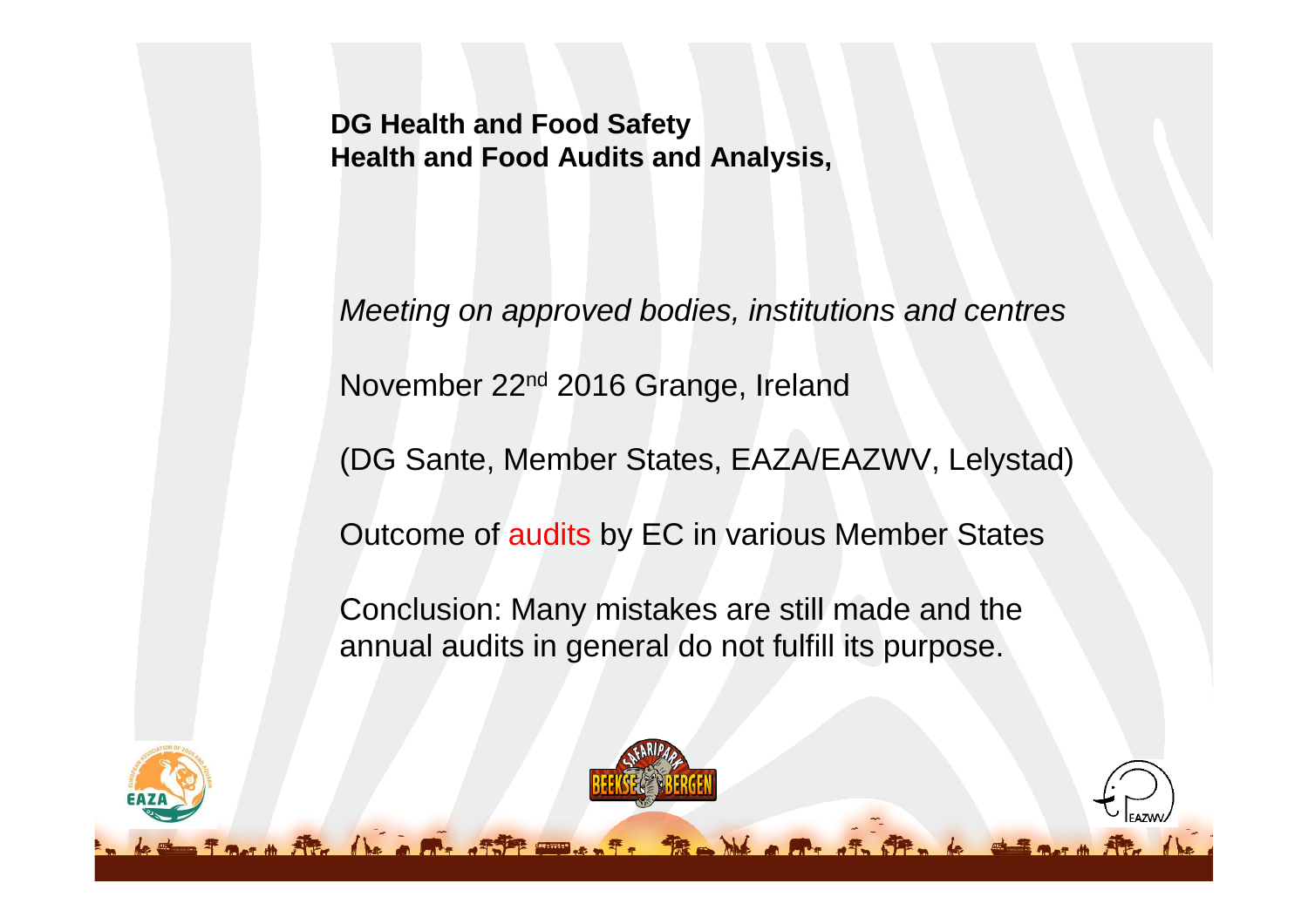The "Recommendations" are 12 years old and should maybe be updated by DG Sante preferablytogether with EAZWV and EAZA

They still are the best way to explain Annex C ofBalaialthough there is still a non-harmonised interpretationof esp. this Annex C.

DG Sante in Grange November 2016 however declared that the Recommendations are still valid and leading………and doesn't want to update these Recommendations…..

**The office was a first fixed the office of**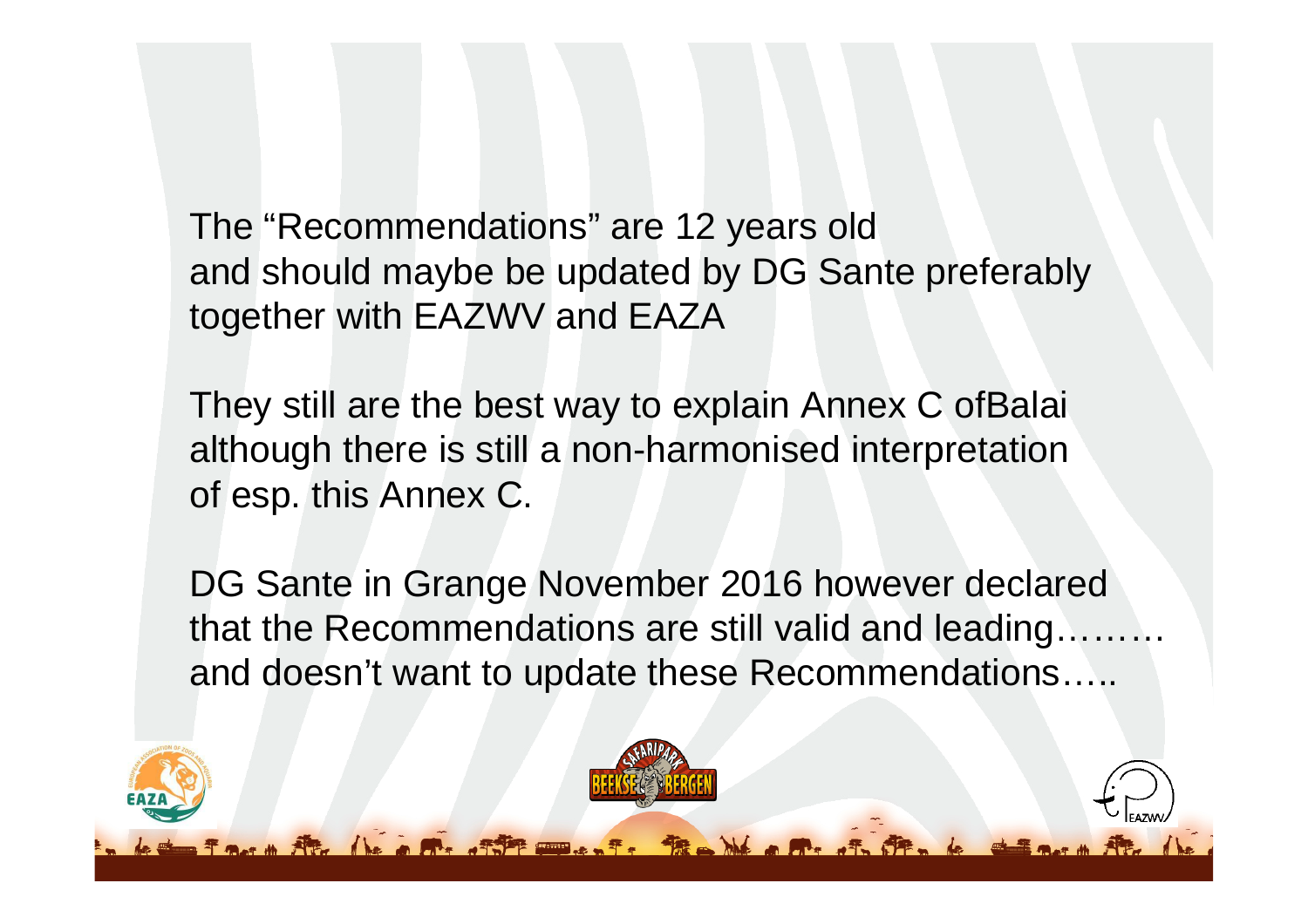There are still differences within the EU regarding Balai:

- -Approvals (following recommendations or own ideas?)
- -Audits (yearly as they should ?)
- -Certificates (Traces e.g. birds do not need them?)
- -Requirements for isolation (too soft, too exaggerated)?
- The annroved veterinarian (Zoovet or Authority to sign The approved veterinarian (Zoovet or Authority to sign?)
- -Financial burden for zoos (Fee for authorities differ)
- -What is meant by the annual disease surveillance plan?
- - Updated list of approved institutions not easy to find and should be updated regularly

http://ec.europa.eu/food/animals/live\_animals/approved-establishments\_en

- Zoo veterinarians should proof that they are updatedand have continuous education, but this is often not examined

**THE STATE SHOP AS THE STATE OF STATE OF STATE AND STATE OF STATE OF STATE OF STATE OF STATE OF STATE OF STATE**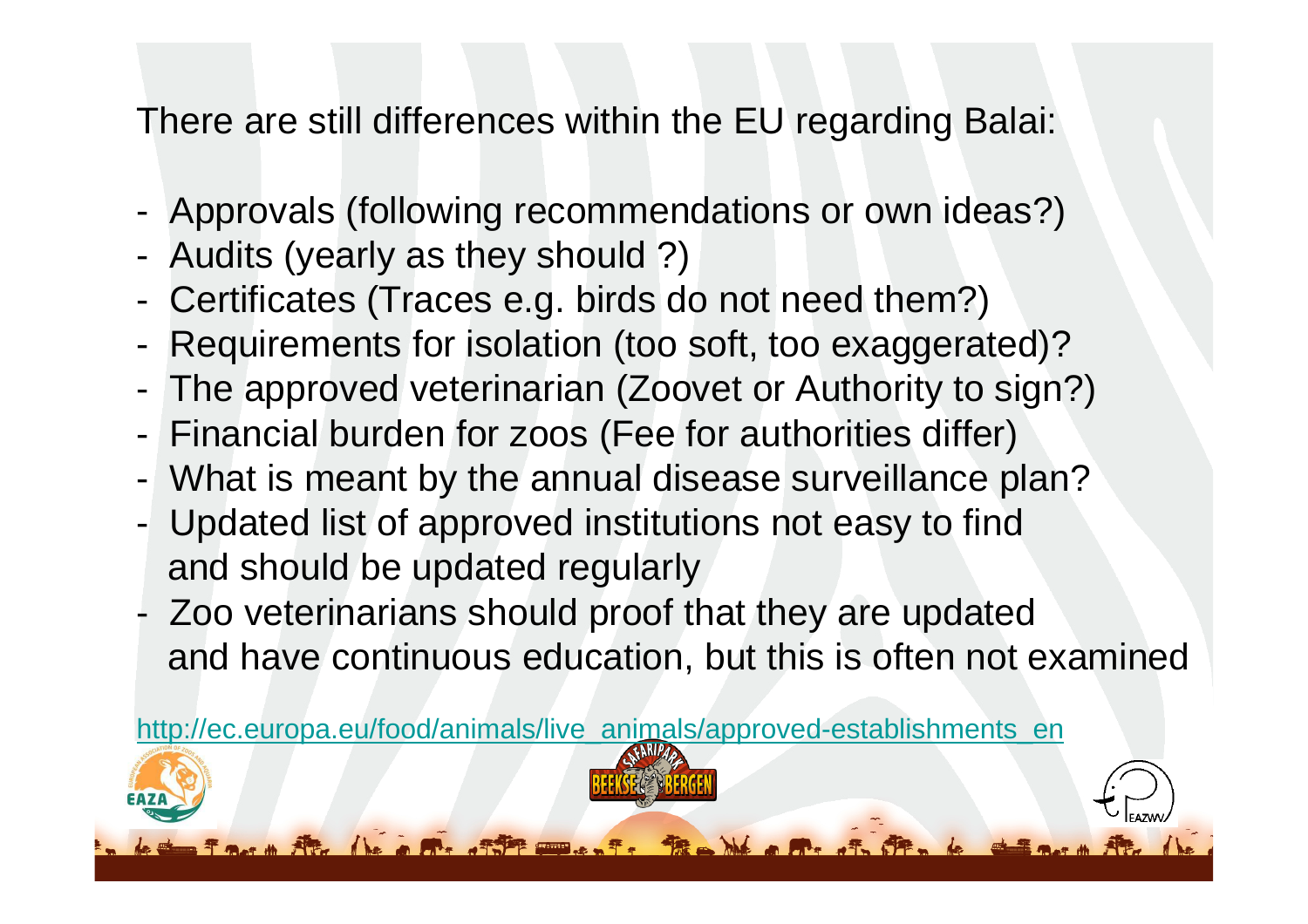# The annual disease surveillance plan

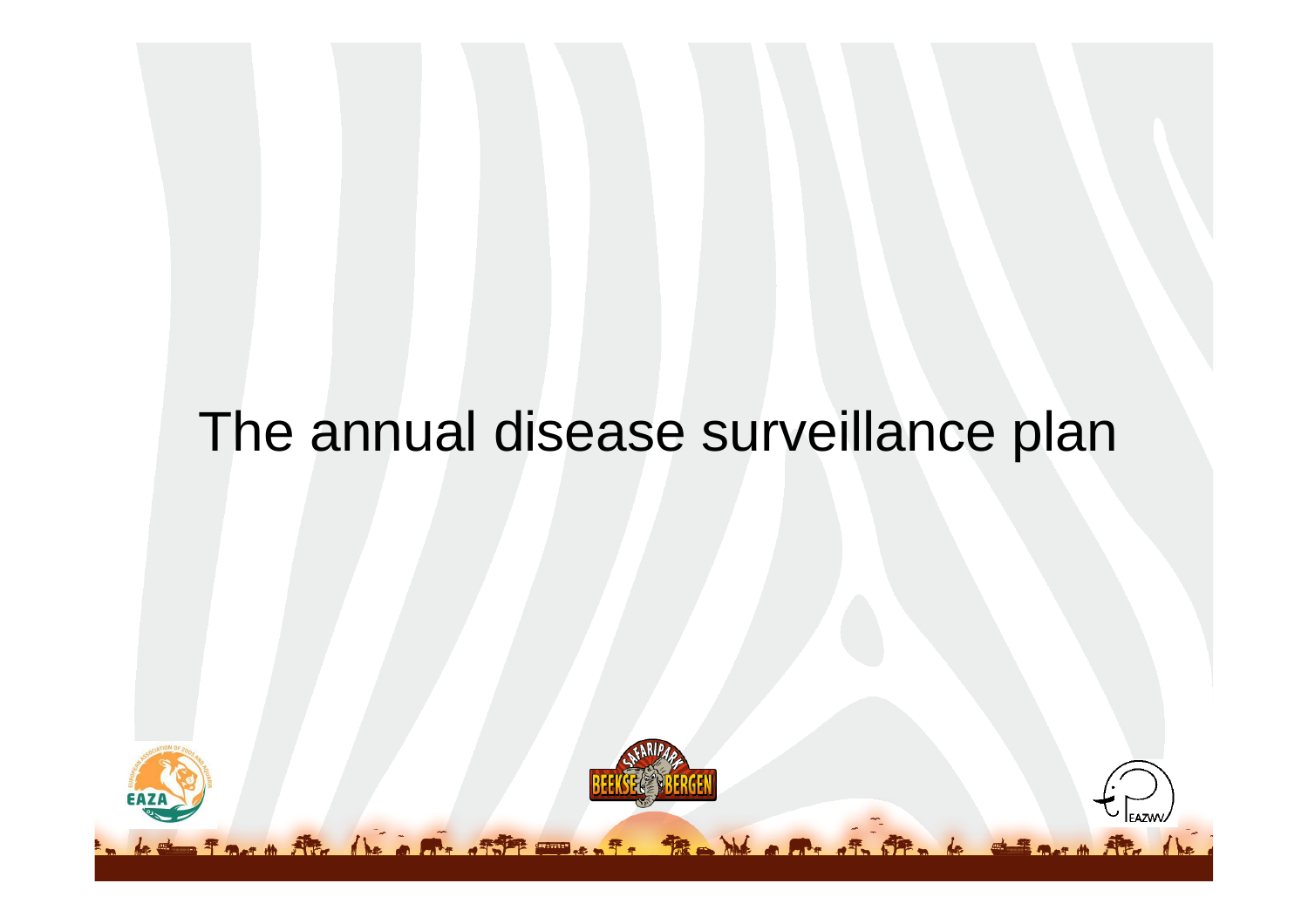The approved veterinarian has to draw up and implementan annual surveillance plan which is subject to annualaudits by an official veterinarian from the competent authority and must be written down in protocols

not the The office of the sense of the the office of the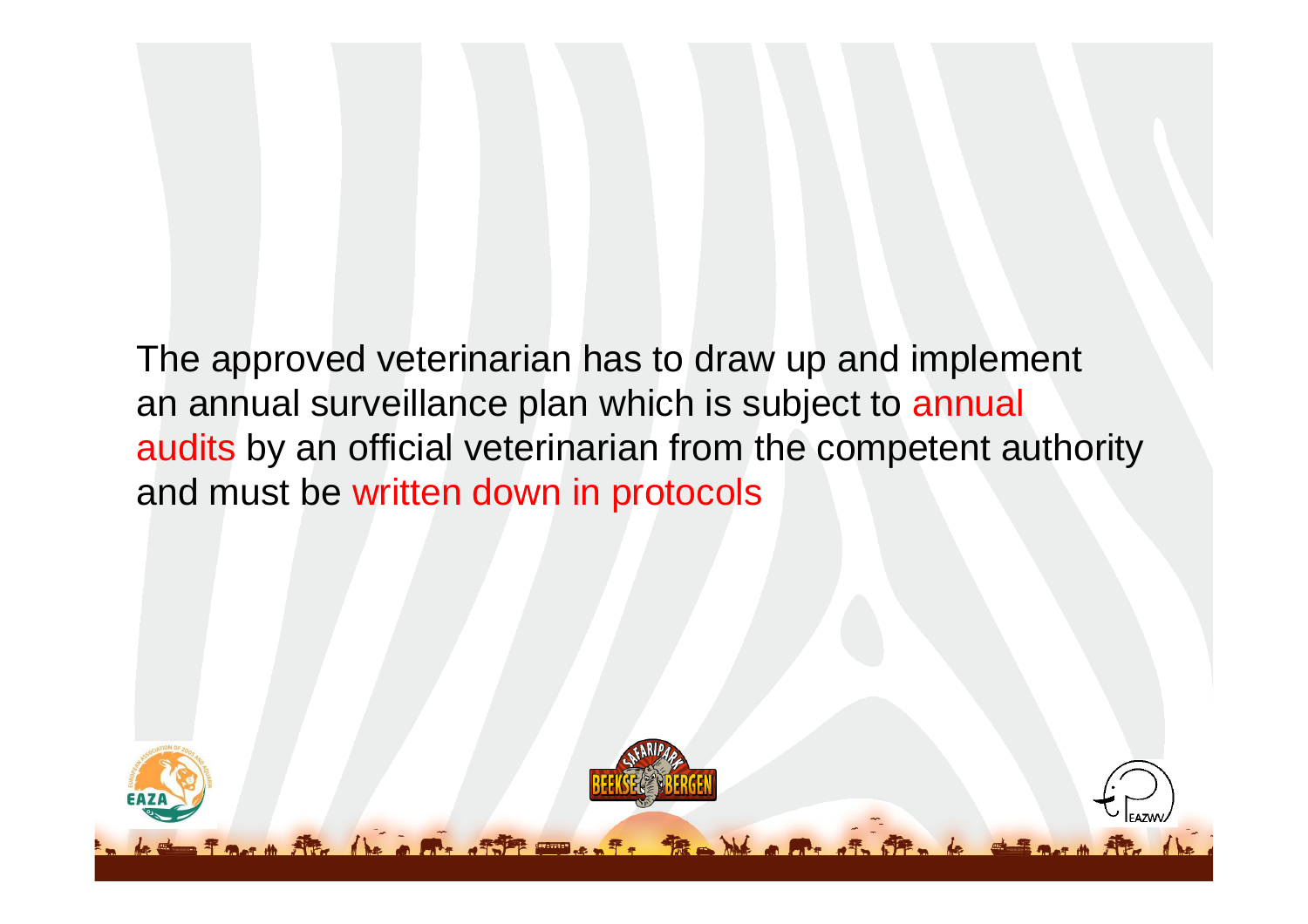# This plan must cover Annex A and B listed diseases

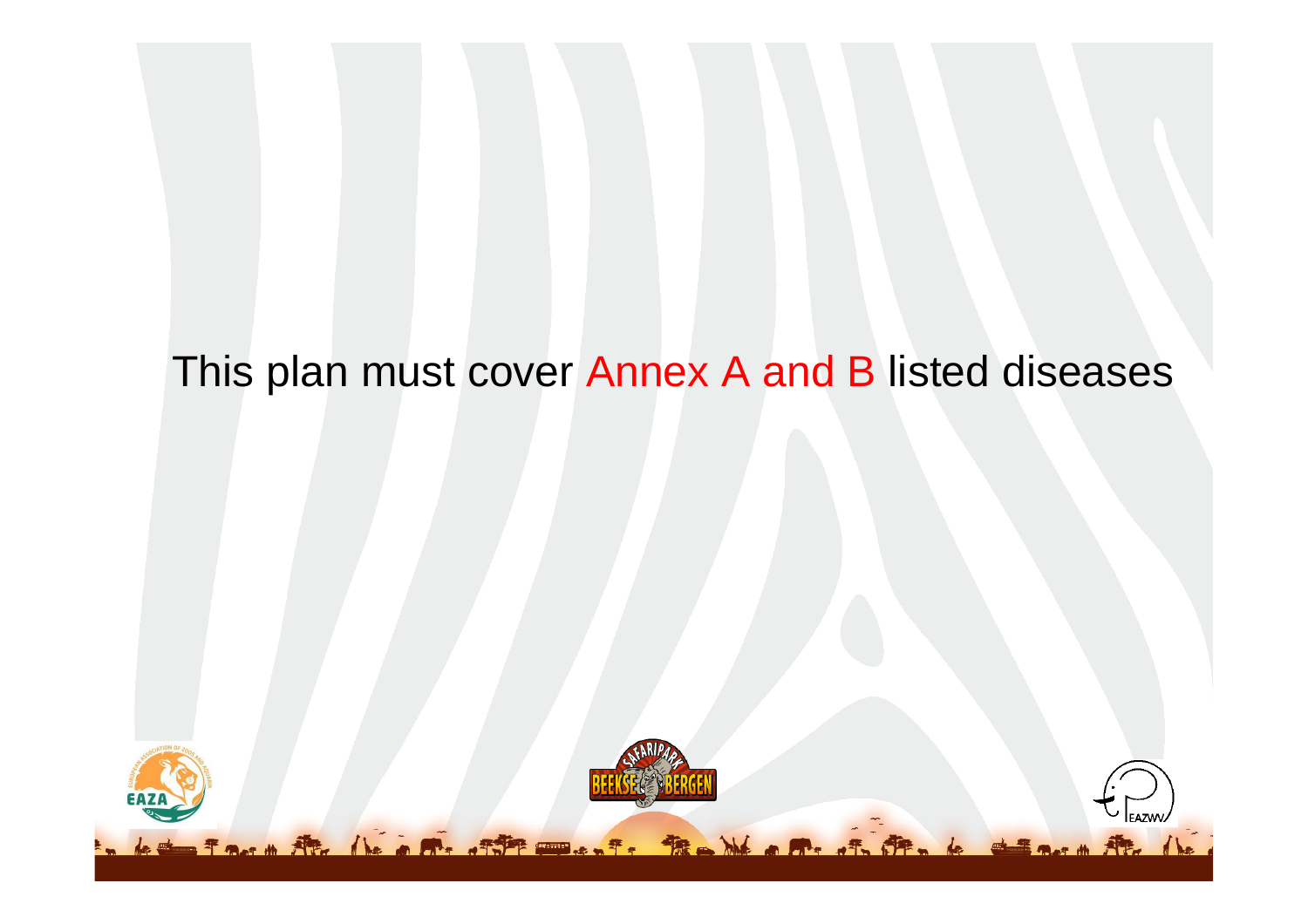Immediate notification of any cause for suspicion that animalsmay be infected by any disease, including zoonosis,that is notifiable under Community or national legislation

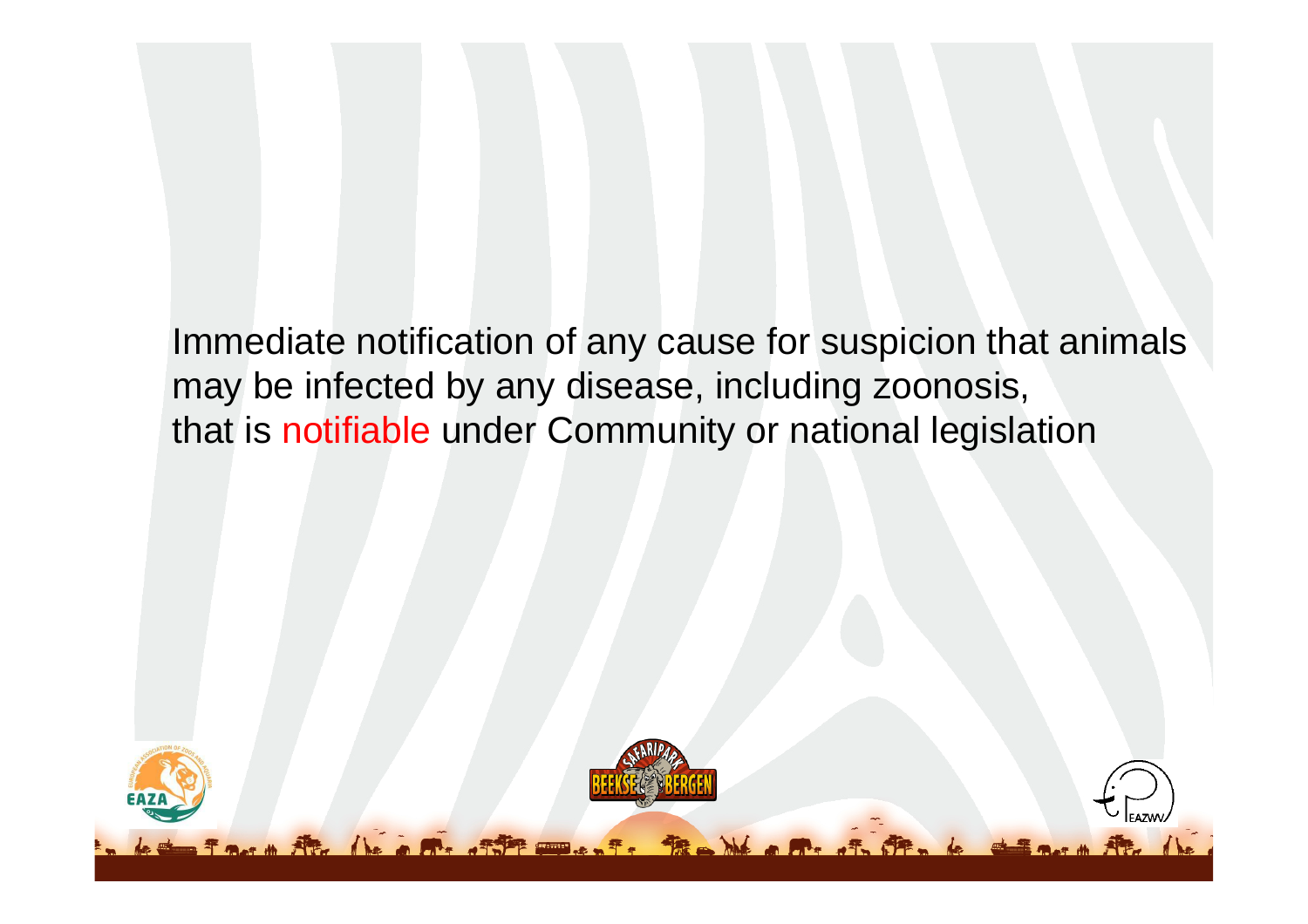Close observation at least once a day by suitably qualified staff under the direction of the approved veterinarian andimmediate notification to the approved veterinarianif animals appear unwell or die

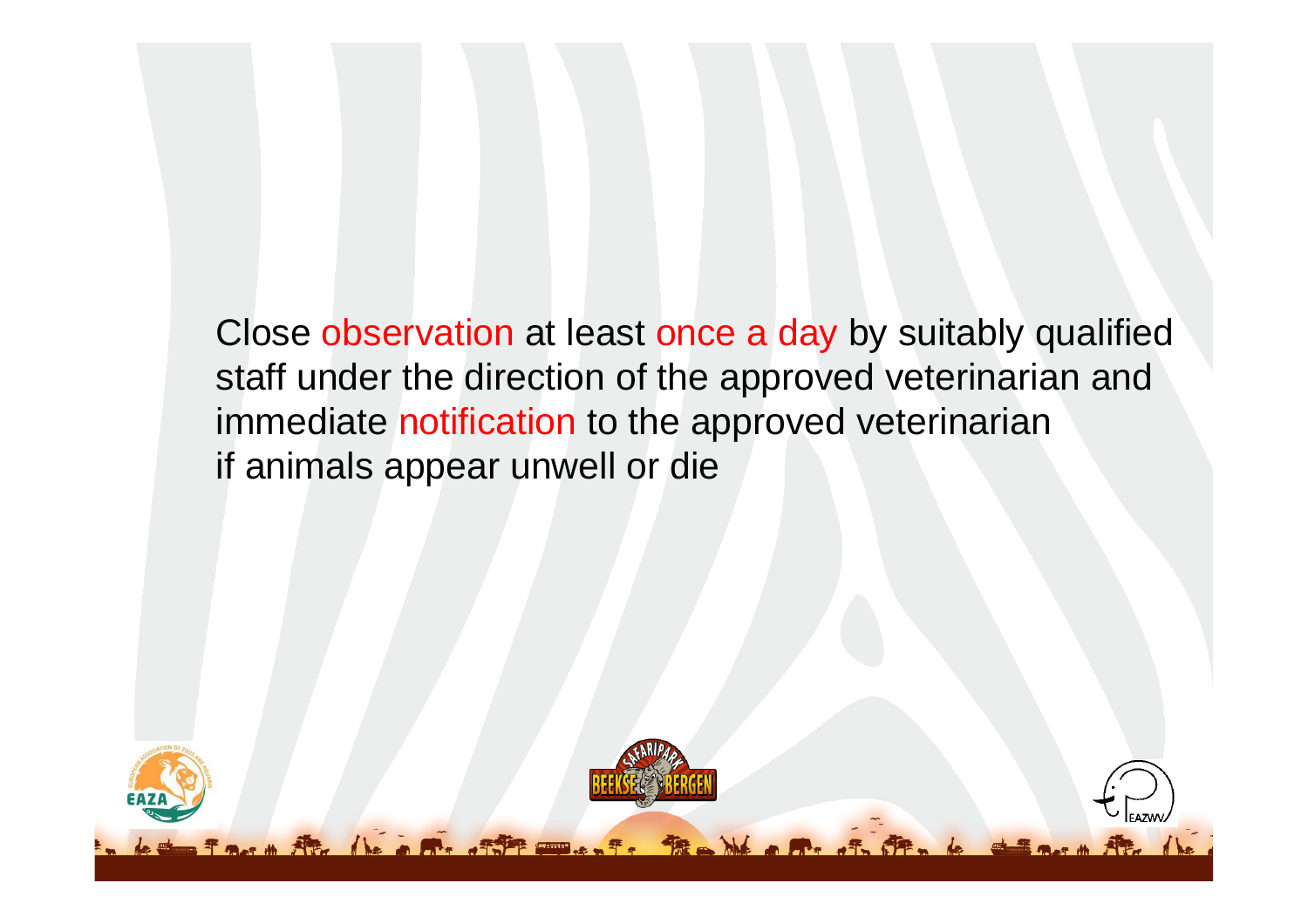Laboratory examination to establish the infective agentin any live animals that appear to be affected by an infectiousdisease.

In the case of an Annex A or B listed disease ornotifiable under national legislation the official veterinarianmust be informed immediately

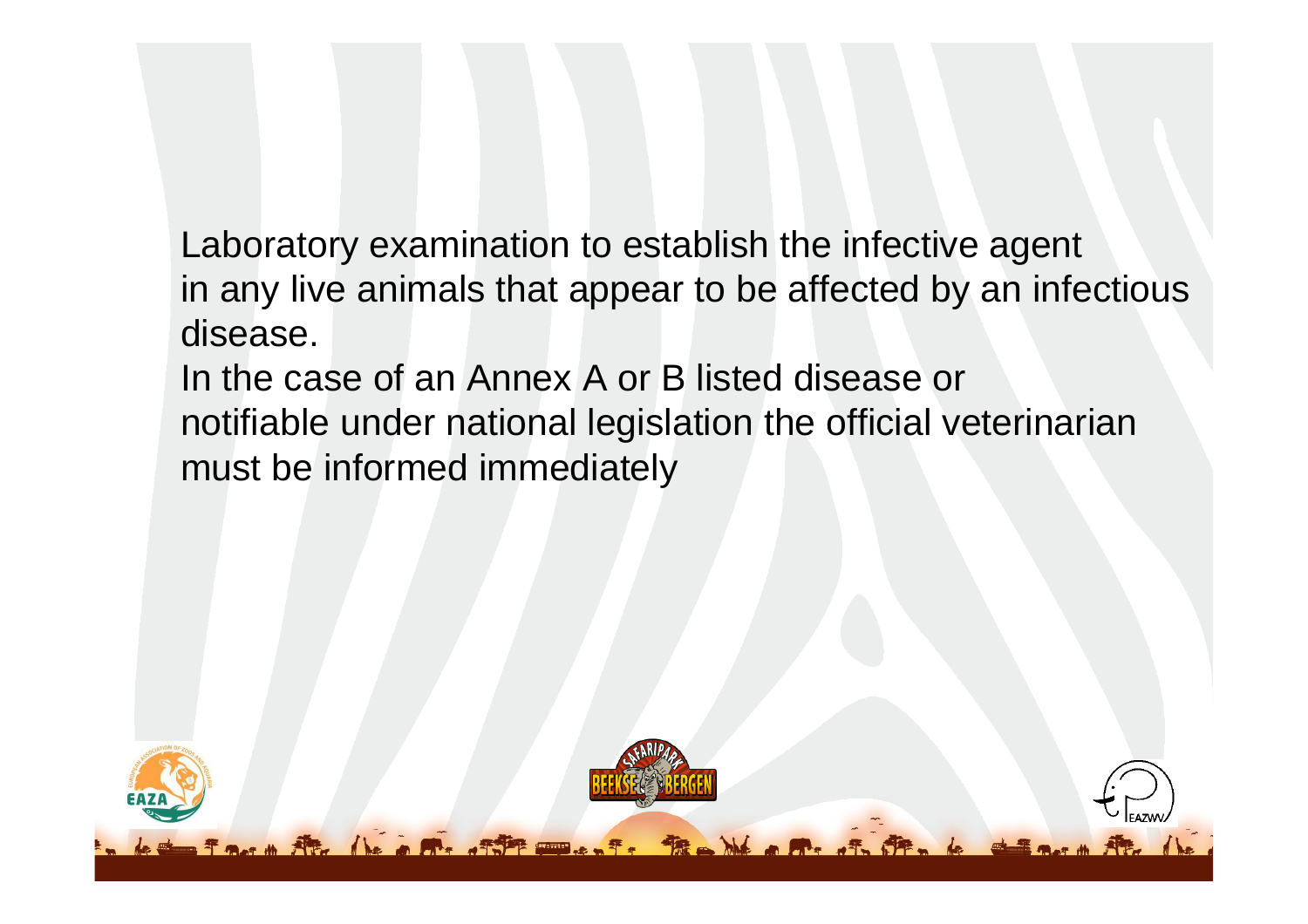Written procedures for newly arrived and diseased animals (handling, clinical examination,specific appropriate tests)

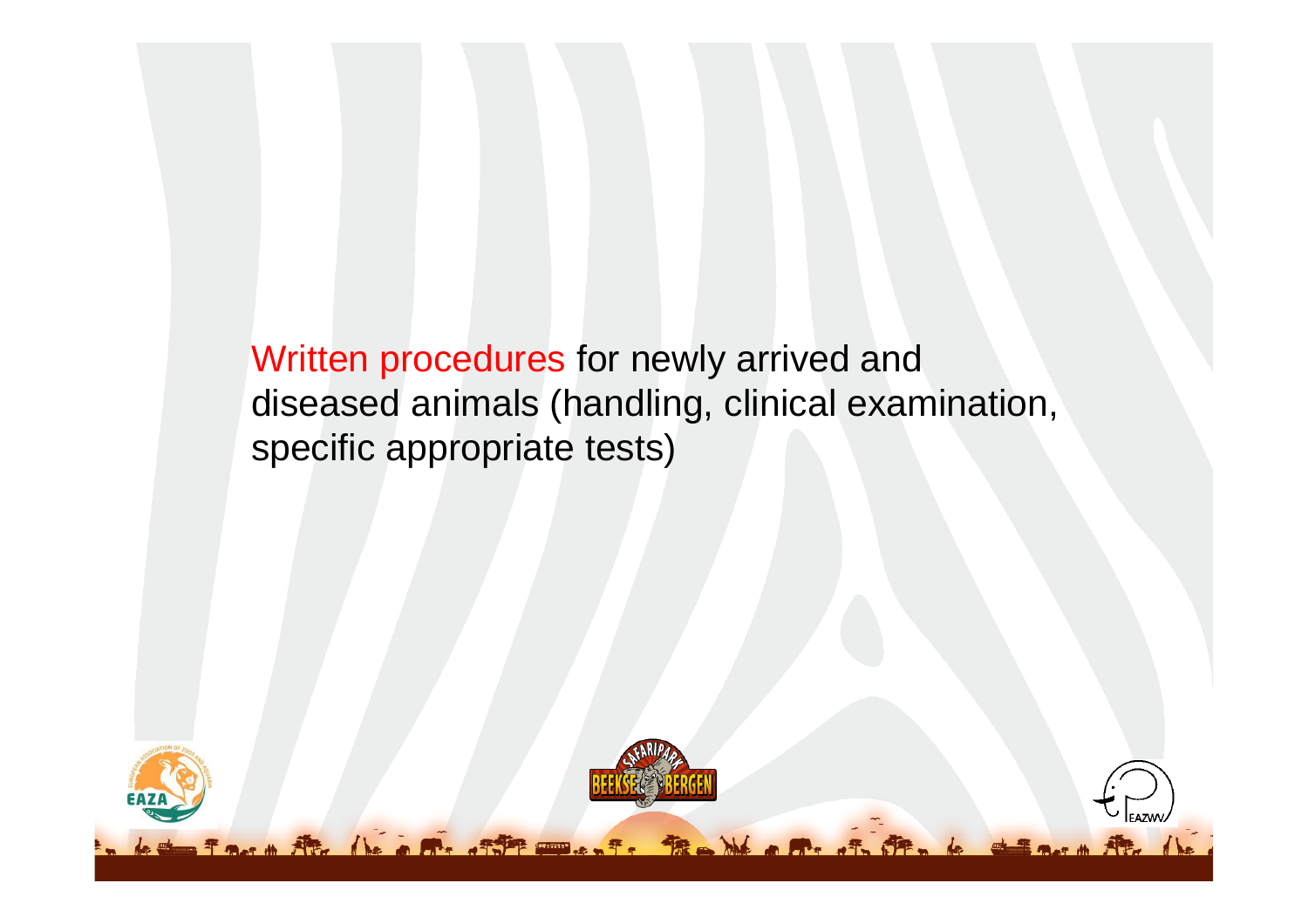Regular parasitological examination of faecal samplesin particular with regard to zoonotic parasites(at least once a year)

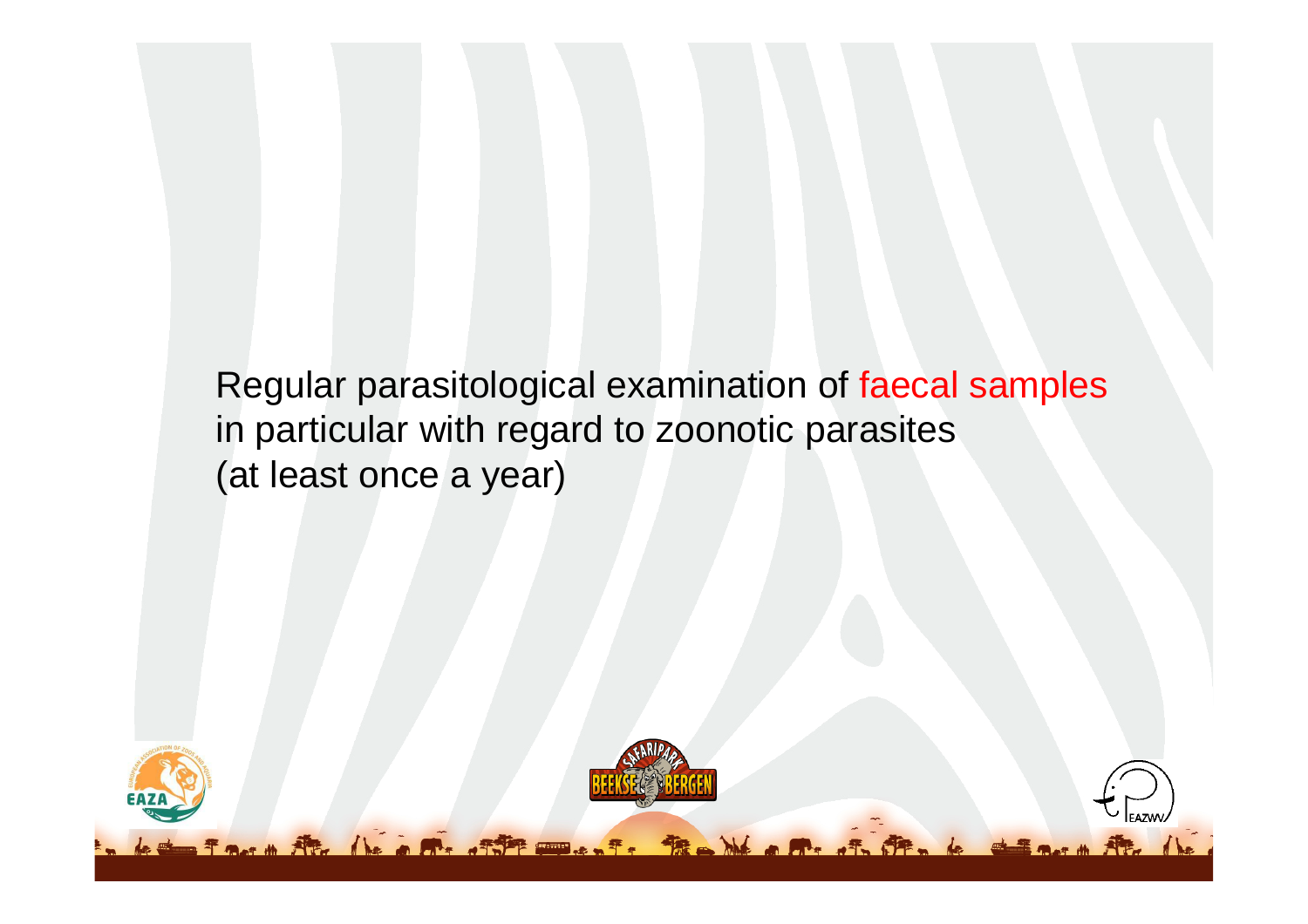Opportunistic examination and taking of appropriate samples from immobilised or otherwise restrained animals with the recommendation to <mark>store</mark> them at -18 or below

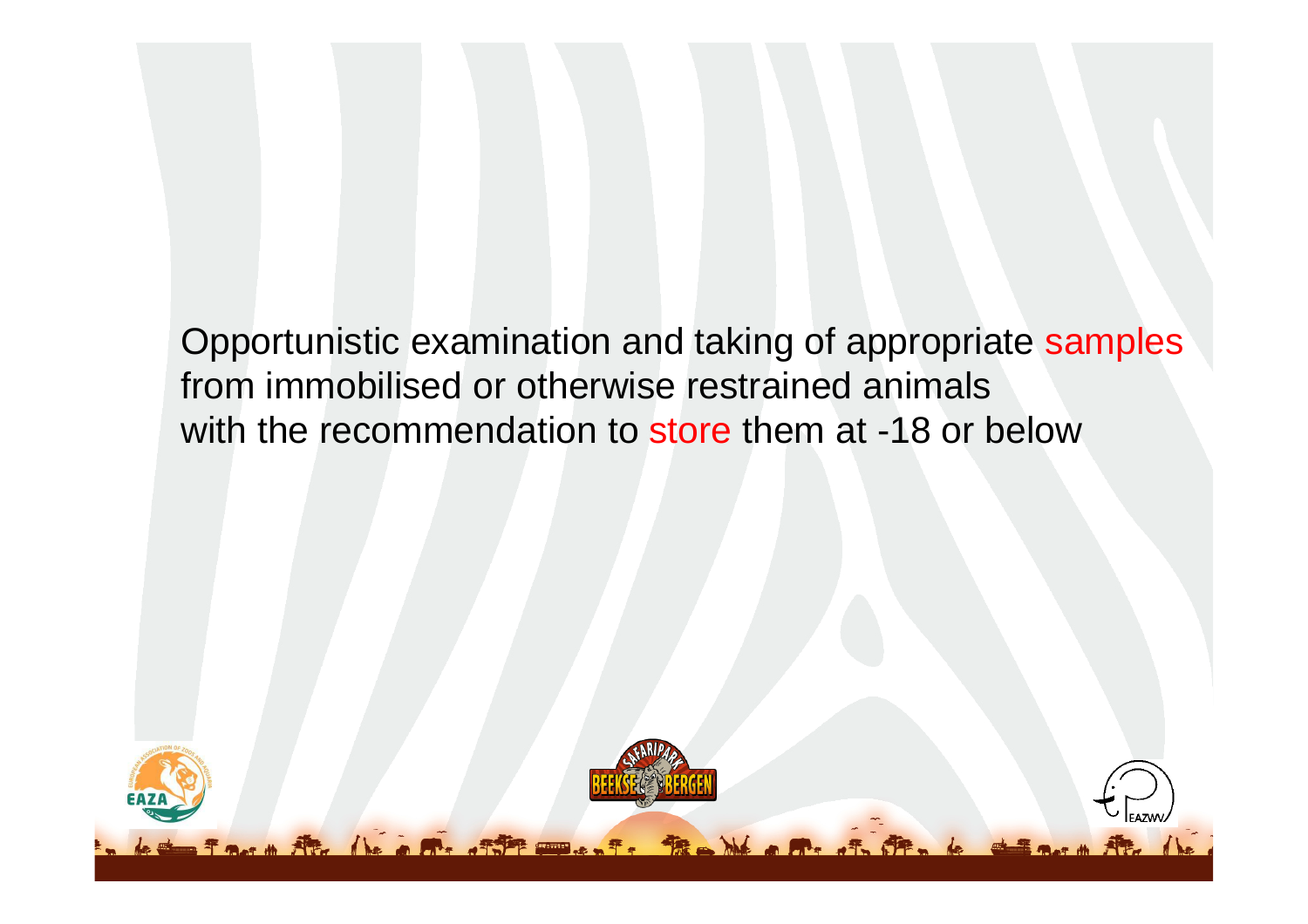Post mortem examination without delay to establishthe cause of death in every animal that dies or foetus that is aborted





That the the office of the second of the the office of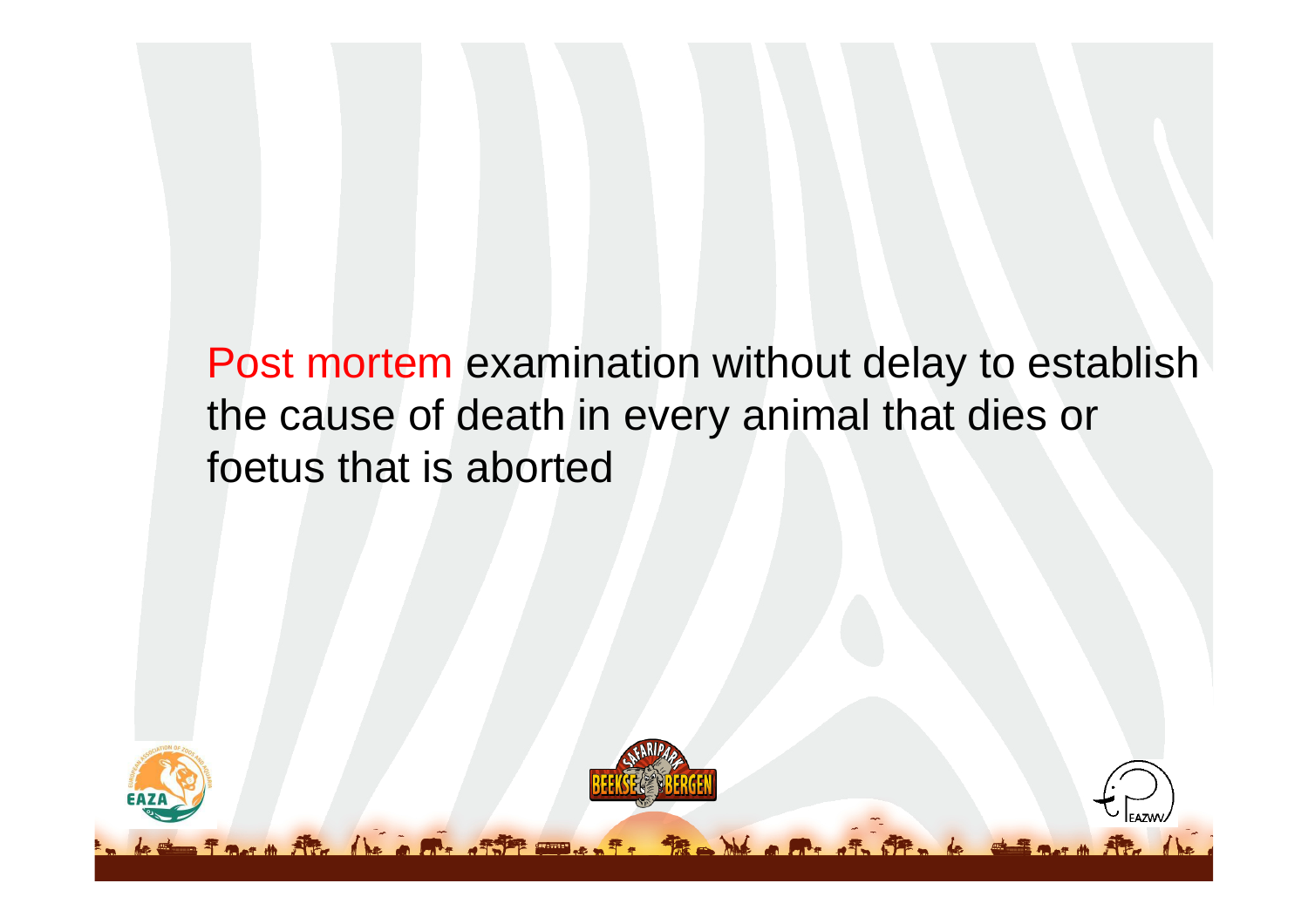# The vaccination programme should be based on the availibility of safe vaccines

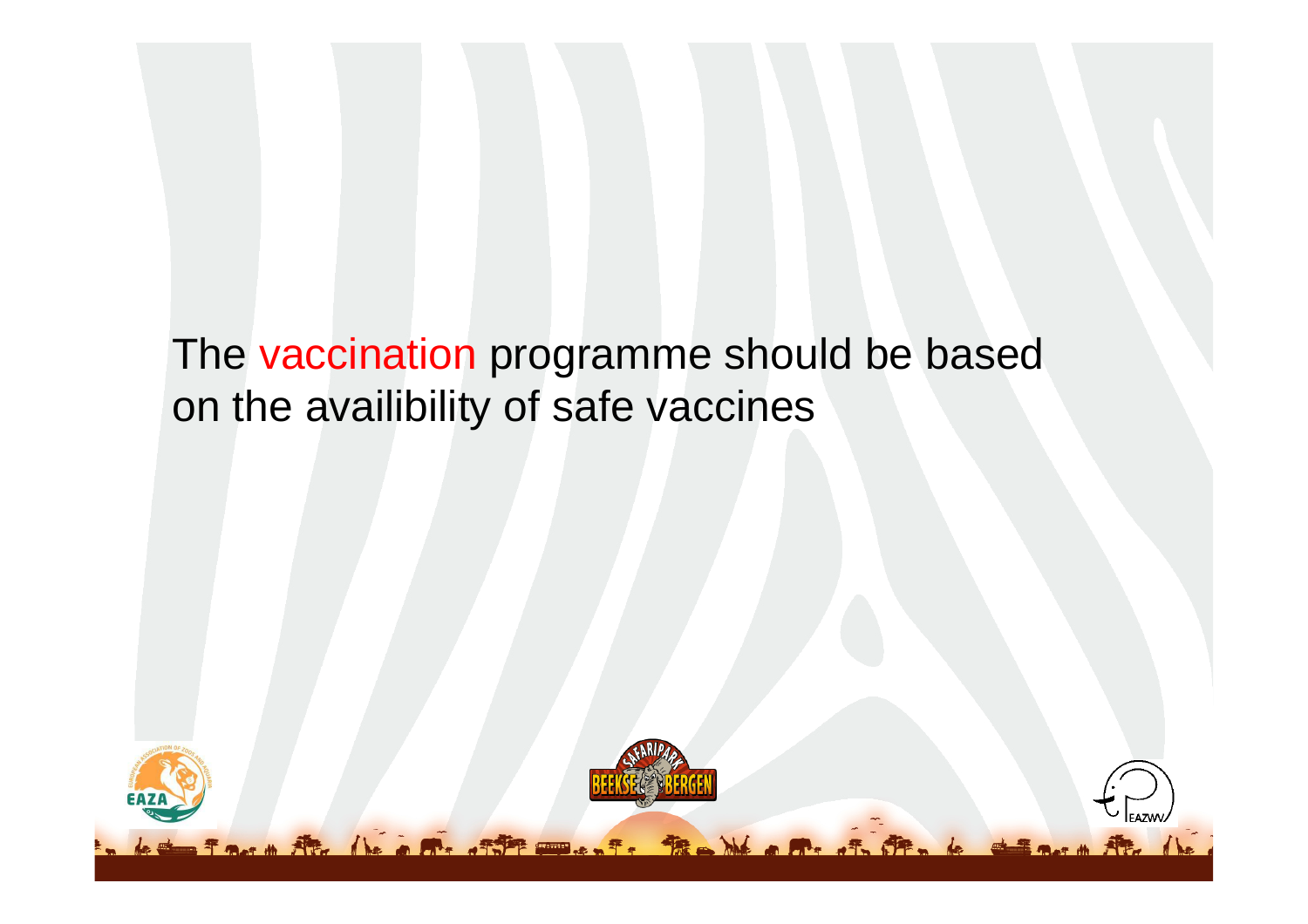#### Records must be kept to be available for audit purposes and retained for at least 10 years

- All cases of disease and treatment if applicable
- Preventive actions such as vaccinations
- Results of blood tests and other diagnostic procedures
- Results of post mortem examinations including records of stillbirths
- Observations during any periods of precautionary isolation
- Reports to the veterinary authority of any suspicion of Annex A diseasesor diseases notifiable under national law

**The office company of a fine of the office**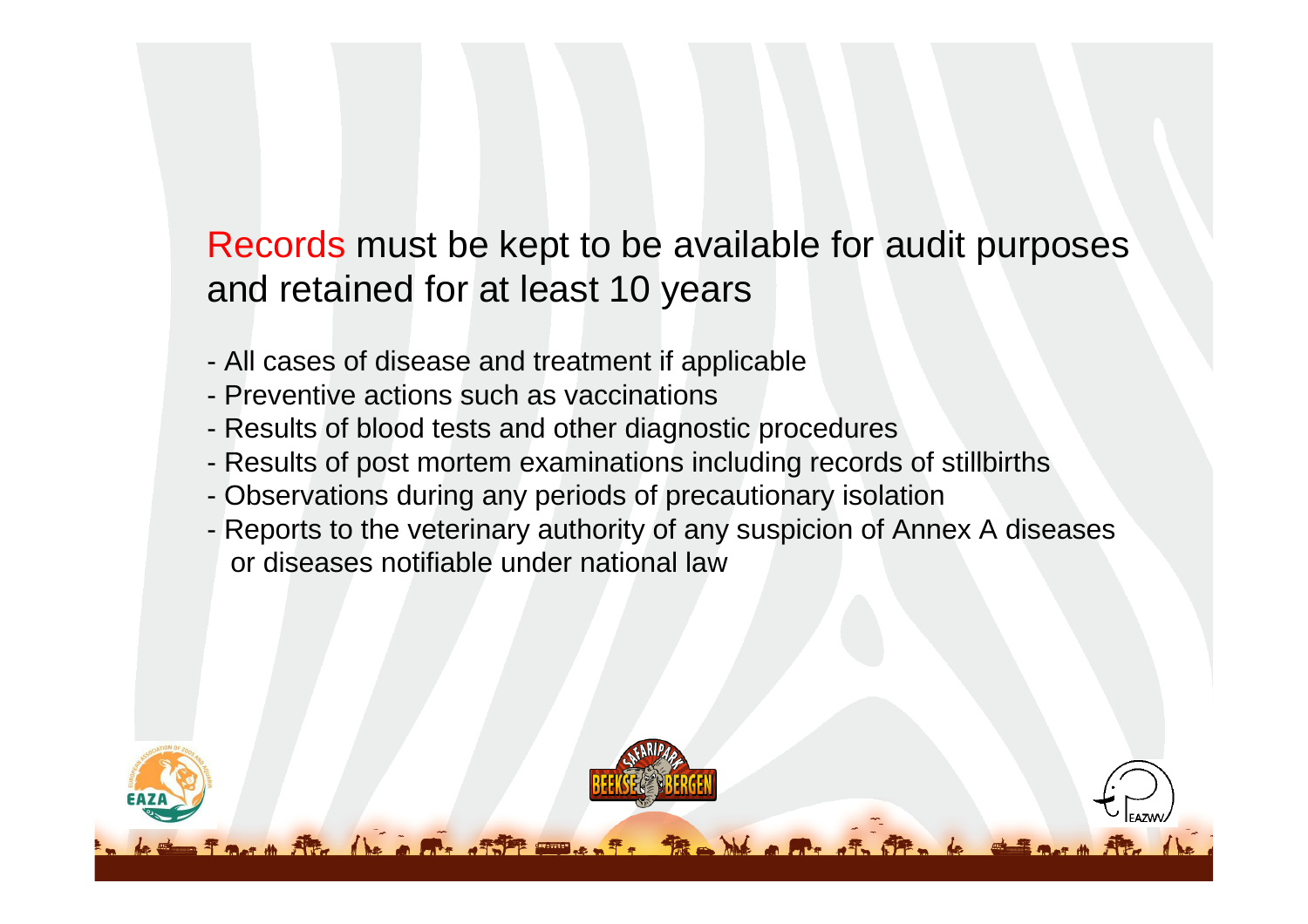Zoo veterinarians should be aware that they will be asked for specific information on diseases under the zoonosis directive and should therefore be able to extract this information easily. At audits approved veterinarians have to show that they are updated in knowledge in theirspecific field.

(e.g. by conferences, books, membership EAZWV/AAZV etc.)

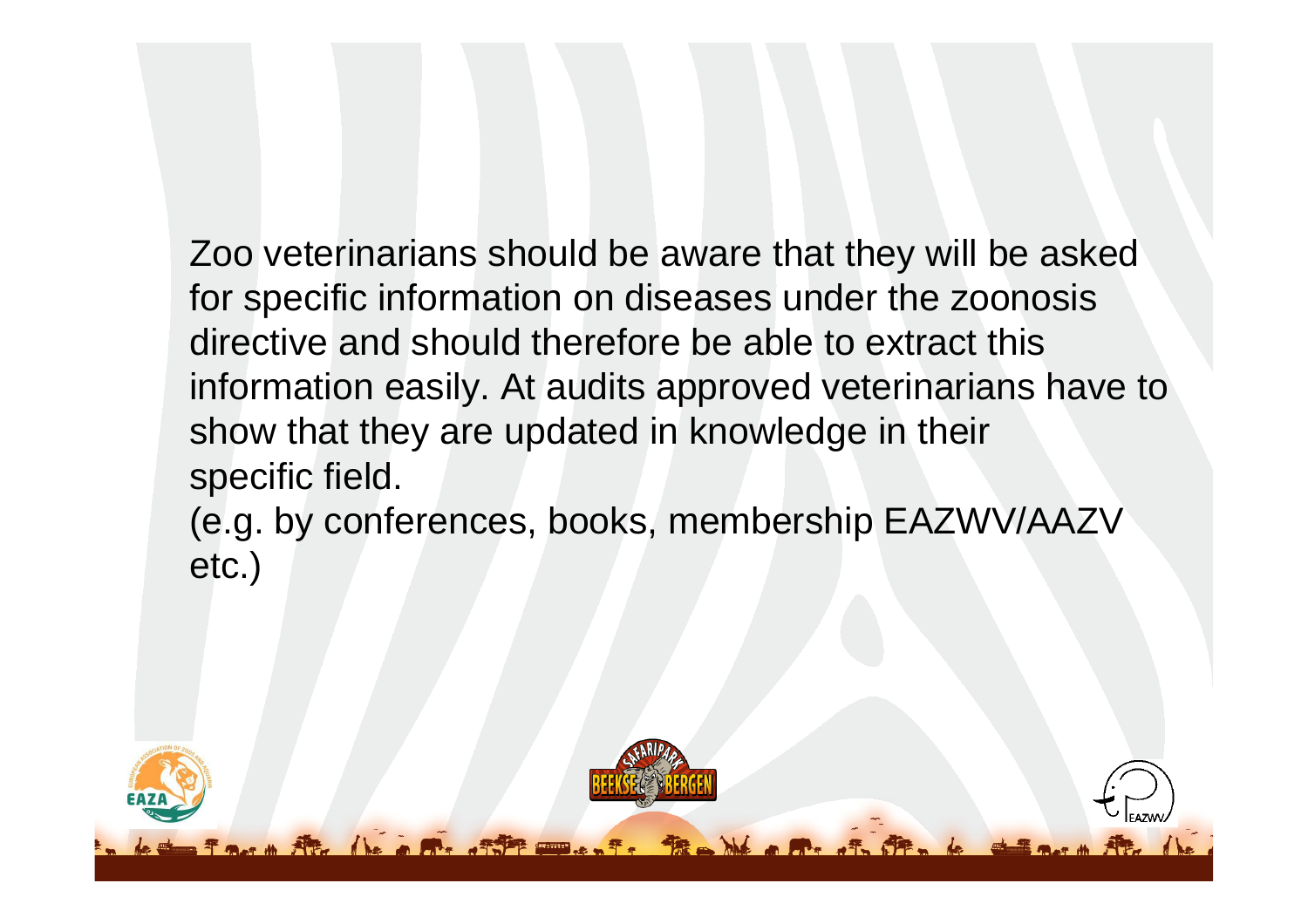|              | Week 1                                                         | Week 2                                                                                                                                           | Week <sub>3</sub>                                                | Week 4                                                        |  |
|--------------|----------------------------------------------------------------|--------------------------------------------------------------------------------------------------------------------------------------------------|------------------------------------------------------------------|---------------------------------------------------------------|--|
| Januari      | Klauwen geiten + Ivomec pour on                                | Mest bavianen + evt. ontwormen                                                                                                                   | Ontwormen carnivoren (+ berenen<br>zeeleeuwen                    | Vaccinatie: olifanten tetanus neushoorns<br>tetanus           |  |
|              | Operatiekamer + quarantaine ontsmetten                         | Mest wandel + evt. ontwormen                                                                                                                     | Luis en mest roofvogels                                          | Improvac lippenberen                                          |  |
|              | Mest wildpark + evt. ontwormen                                 | Mest sectie 1 + evt. ontwormen                                                                                                                   | Mest sectie 3 + evt. ontwormen                                   | Mest sectie 4 + evt. ontwormen                                |  |
| Februari     | lest alle volières + evt. ontwormen en<br>ccidiostatica        | Vaccinatie leeuwen, tijgers, panter                                                                                                              | Vaccinatie cheetahs                                              | Vaccinatie grants, grevies                                    |  |
|              | Leeuwinnen suprelorin?                                         | Zwijnen Porcilis ery                                                                                                                             | oedingslijsten en voedingssupplementen<br>doornemen              | Start Chloroquine ACQ100                                      |  |
|              | Mest carnivoren (incl.beren en pandas)                         | Ontsmetten: alle volières, pelikanen, beren, Vaccinatie: Heptavac P, Q koorts<br>flamingo's + operatiekamer en quarantaine (boer)geiten + ivomec |                                                                  | Jonge dieren herenten?                                        |  |
| <b>Maart</b> | Ontwormen kraanvogels                                          | Entingen chimps                                                                                                                                  | Ontwormen: carnivoren (+ beren en<br>zeeleeuwen)                 | Zebra's bekappen?                                             |  |
|              | Contraceptie?? bavianen, tijgers, leeuwen,<br>chimpansees      | Controle Mangabeys/rhesus/maki's etc.                                                                                                            | Giraffes bekappen?                                               | Lepto-enting zeeleeuwen                                       |  |
|              | Ontwormen + enten: kropgazelles                                | Ontwormen: rest herkauwers wildpark                                                                                                              | Vaccinatie: herten/ind.antilopen etc.<br>heptavac                | Przewalski paarden bekappen? + enten +<br>ontwormen           |  |
| April        | Ontwormen Europa sectie                                        | Afrikadorp/bosvolière coccidiose preventie<br>bespreken op basis onderzoek                                                                       | Ontwormen: ringstaarten/varis/dh-apen?                           | Pinguins Itraconazole?                                        |  |
|              | Ontsmetten pinguins (imaverol)                                 | Ontsmetten kafferbuffels/impala's en<br>bosbuffels                                                                                               | Ontsmetten lippenberen, tapirs +<br>operatiekamer en quarantaine | Chimpansees (her)enten?                                       |  |
|              | Coccidiose springbokken                                        | Stop vitamine E + Bovi C 3                                                                                                                       | Mest chimps/gorillas + evt. ontwormen                            | Ontwormen park (overig)(kamelen)                              |  |
|              | Ontsmetten: grote schoonmaak keukens,<br>vriezers, koeling !!! | Mest + evt. ontwormen: otters                                                                                                                    | Ontwormen: carnivoren (+ beren en<br>zeeleeuwen)                 | Klauwen geiten + Ivomec pour on                               |  |
| Mei          | Frunkwash olifanten + bloed voor Elisa's                       | Uonge dieren herenten?                                                                                                                           | Ontsmetten leeuwen Wildpark                                      | Ontsmetten apen 1 en apen 2 +<br>operatiekamer en quarantaine |  |
|              | Vogels controleren op luis                                     | Grote actie of chips e.d. kloppen                                                                                                                | Alle volières evt. ontwormen en<br>coccidiostatica               | Ontwormen park (overig)(kamelen)                              |  |
| Juni         | Ontsmetten: grote schoonmaak sectie 1<br>(incl. leeuwen)       | Ontsmetten: grote schoonmaak sectie 2                                                                                                            | Ontsmetten grote schoonmaak sectie 4                             | Ontsmetten gibbons/panda's                                    |  |

in to do it not it the disc of the other was not of the other of the de discontract the disc